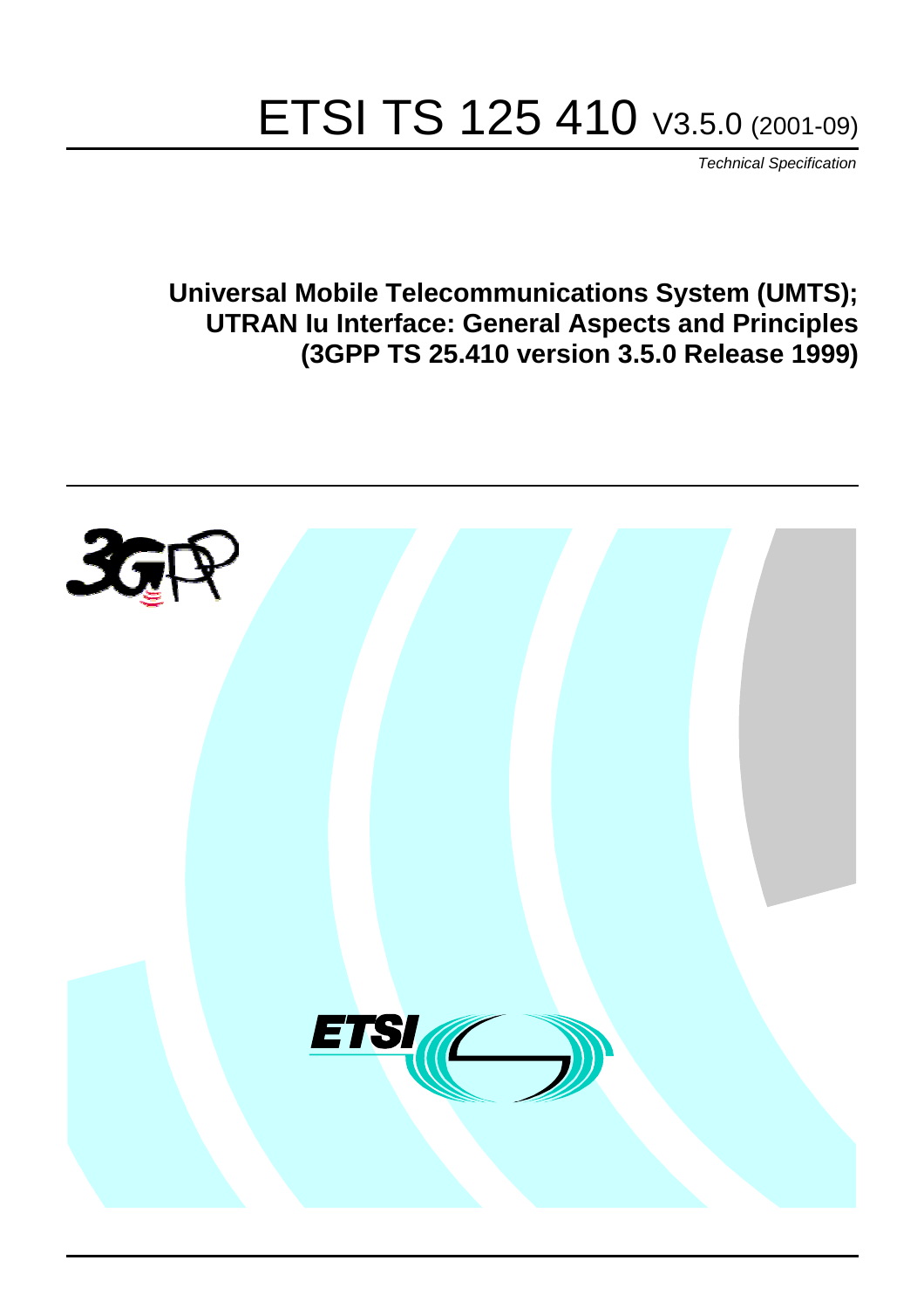Reference RTS/TSGR-0325410UR4

> Keywords **UMTS**

#### **ETSI**

#### 650 Route des Lucioles F-06921 Sophia Antipolis Cedex - FRANCE

Tel.: +33 4 92 94 42 00 Fax: +33 4 93 65 47 16

Siret N° 348 623 562 00017 - NAF 742 C Association à but non lucratif enregistrée à la Sous-Préfecture de Grasse (06) N° 7803/88

**Important notice** 

Individual copies of the present document can be downloaded from: [http://www.etsi.org](http://www.etsi.org/)

The present document may be made available in more than one electronic version or in print. In any case of existing or perceived difference in contents between such versions, the reference version is the Portable Document Format (PDF). In case of dispute, the reference shall be the printing on ETSI printers of the PDF version kept on a specific network drive within ETSI Secretariat.

Users of the present document should be aware that the document may be subject to revision or change of status. Information on the current status of this and other ETSI documents is available at <http://portal.etsi.org/tb/status/status.asp>

> If you find errors in the present document, send your comment to: [editor@etsi.fr](mailto:editor@etsi.fr)

#### **Copyright Notification**

No part may be reproduced except as authorized by written permission. The copyright and the foregoing restriction extend to reproduction in all media.

> © European Telecommunications Standards Institute 2001. All rights reserved.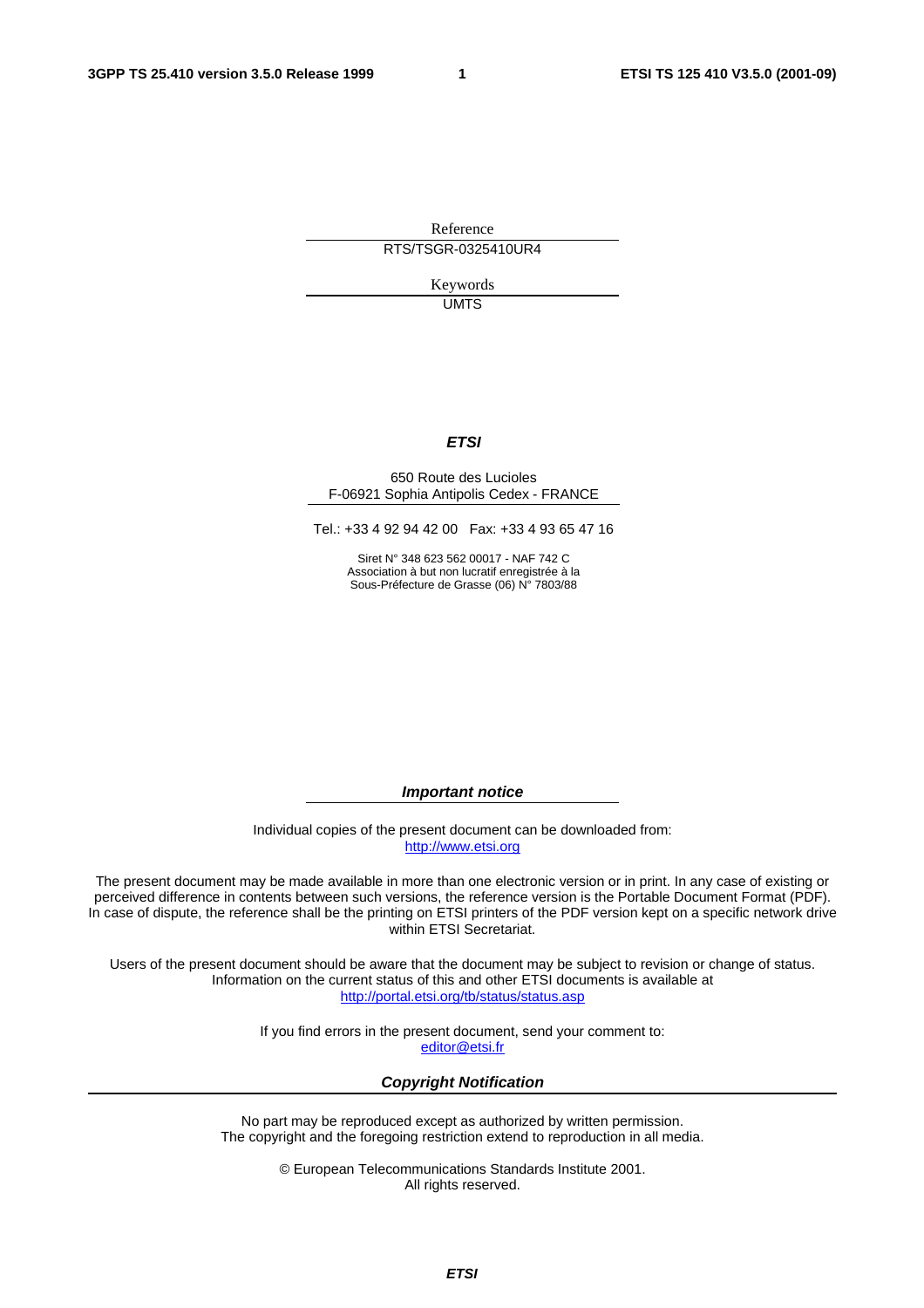# Intellectual Property Rights

IPRs essential or potentially essential to the present document may have been declared to ETSI. The information pertaining to these essential IPRs, if any, is publicly available for **ETSI members and non-members**, and can be found in ETSI SR 000 314: *"Intellectual Property Rights (IPRs); Essential, or potentially Essential, IPRs notified to ETSI in respect of ETSI standards"*, which is available from the ETSI Secretariat. Latest updates are available on the ETSI Web server ([http://www.etsi.org/legal/home.htm\)](http://www.etsi.org/legal/home.htm).

Pursuant to the ETSI IPR Policy, no investigation, including IPR searches, has been carried out by ETSI. No guarantee can be given as to the existence of other IPRs not referenced in ETSI SR 000 314 (or the updates on the ETSI Web server) which are, or may be, or may become, essential to the present document.

# Foreword

This Technical Specification (TS) has been produced by ETSI 3rd Generation Partnership Project (3GPP).

The present document may refer to technical specifications or reports using their 3GPP identities, UMTS identities or GSM identities. These should be interpreted as being references to the corresponding ETSI deliverables.

The cross reference between GSM, UMTS, 3GPP and ETSI identities can be found under [www.etsi.org/key](http://www.etsi.org/key) .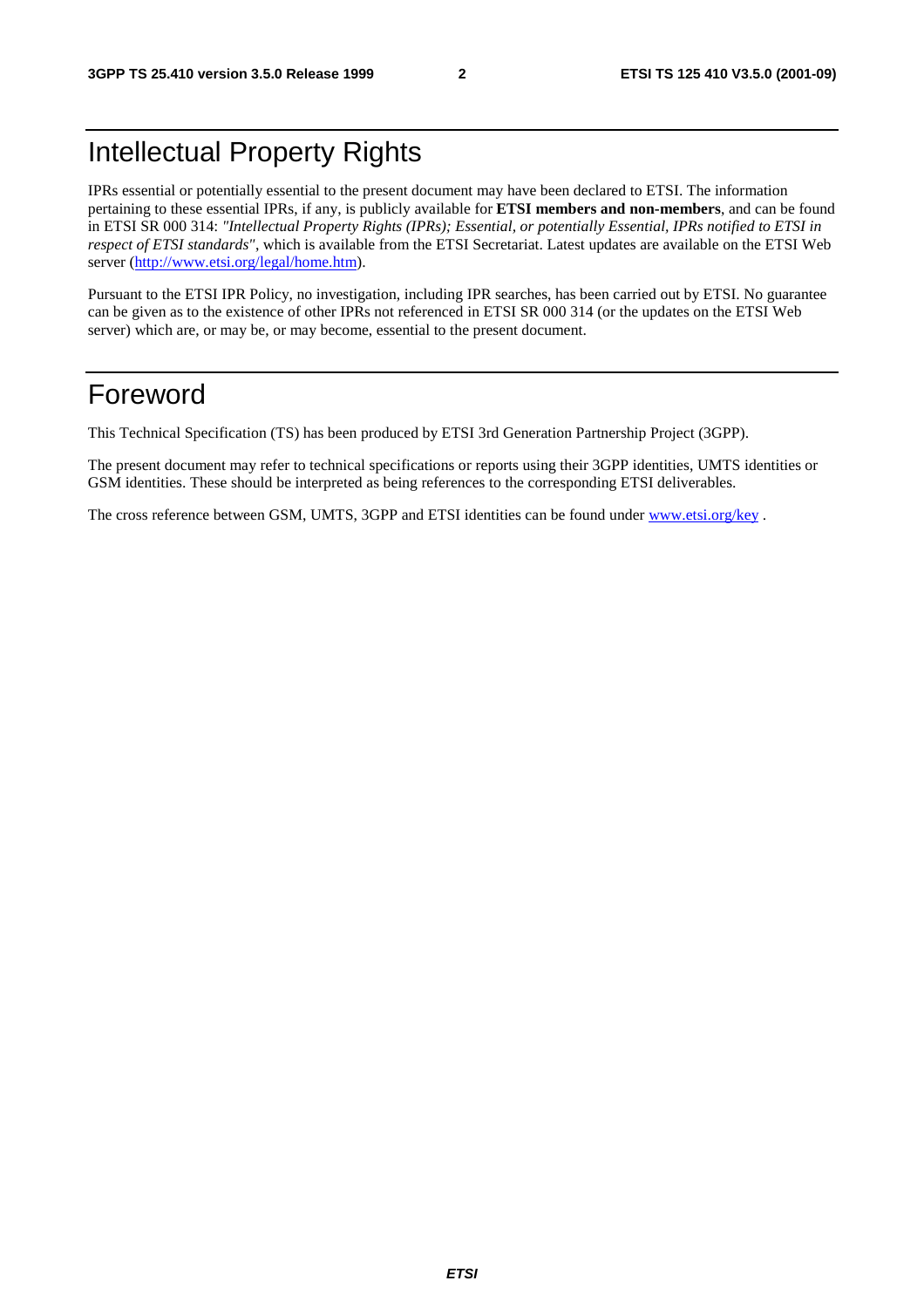$\mathbf{3}$ 

# Contents

| 1                |  |  |  |  |  |  |
|------------------|--|--|--|--|--|--|
| 2                |  |  |  |  |  |  |
| 3                |  |  |  |  |  |  |
| 3.1<br>3.2       |  |  |  |  |  |  |
|                  |  |  |  |  |  |  |
| 4<br>4.1         |  |  |  |  |  |  |
| 4.1.1            |  |  |  |  |  |  |
| 4.1.2            |  |  |  |  |  |  |
| 4.2              |  |  |  |  |  |  |
| 4.3              |  |  |  |  |  |  |
| 4.4              |  |  |  |  |  |  |
| 4.5              |  |  |  |  |  |  |
| 4.5.1            |  |  |  |  |  |  |
| 4.5.1.1          |  |  |  |  |  |  |
| 4.5.1.1.1        |  |  |  |  |  |  |
| 4.5.1.1.2        |  |  |  |  |  |  |
| 4.5.1.1.3        |  |  |  |  |  |  |
| 4.5.1.1.4        |  |  |  |  |  |  |
| 4.5.2            |  |  |  |  |  |  |
| 4.5.2.1          |  |  |  |  |  |  |
| 4.5.2.2          |  |  |  |  |  |  |
| 4.5.3            |  |  |  |  |  |  |
|                  |  |  |  |  |  |  |
| 5                |  |  |  |  |  |  |
| 5.1              |  |  |  |  |  |  |
| 5.2              |  |  |  |  |  |  |
| 5.2.1            |  |  |  |  |  |  |
| 5.2.2            |  |  |  |  |  |  |
| 5.2.3            |  |  |  |  |  |  |
| 5.2.4            |  |  |  |  |  |  |
| 5.3              |  |  |  |  |  |  |
| 5.3.1            |  |  |  |  |  |  |
| 5.3.2            |  |  |  |  |  |  |
| 5.4              |  |  |  |  |  |  |
| 5.4.1            |  |  |  |  |  |  |
| 5.4.2            |  |  |  |  |  |  |
| 5.4.3            |  |  |  |  |  |  |
| 5.4.4            |  |  |  |  |  |  |
| 5.4.5            |  |  |  |  |  |  |
| 5.4.6            |  |  |  |  |  |  |
| 5.4.7            |  |  |  |  |  |  |
| 5.5              |  |  |  |  |  |  |
| 5.5.1<br>5.5.2   |  |  |  |  |  |  |
|                  |  |  |  |  |  |  |
| 5.6              |  |  |  |  |  |  |
| 5.6.1            |  |  |  |  |  |  |
| 5.6.2<br>5.6.2.1 |  |  |  |  |  |  |
| 5.6.2.2          |  |  |  |  |  |  |
| 5.6.2.3          |  |  |  |  |  |  |
|                  |  |  |  |  |  |  |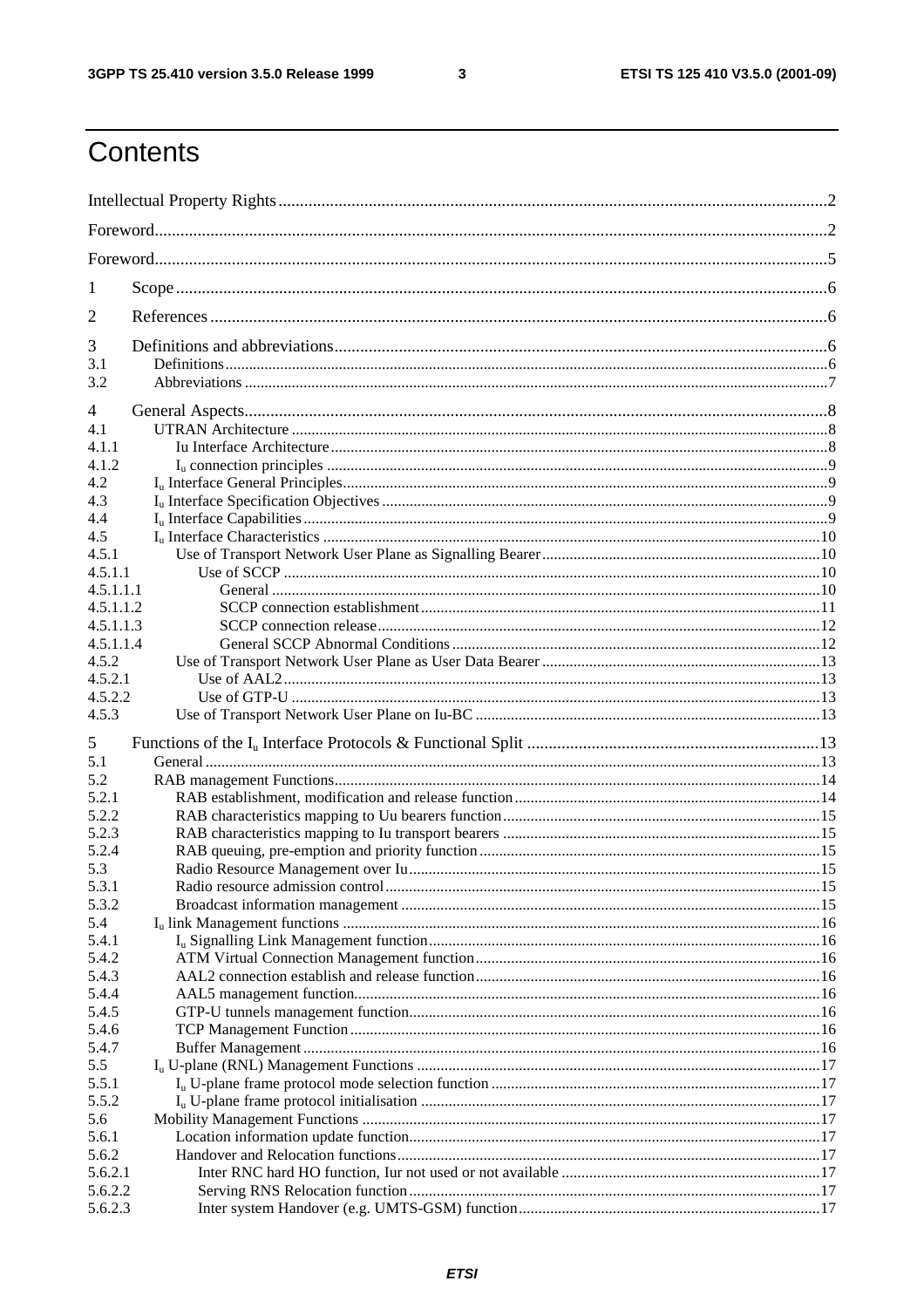| 5.6.2A  |  |
|---------|--|
| 5.6.3   |  |
| 5.7     |  |
| 5.7.1   |  |
| 5.7.1.1 |  |
| 5.7.1.2 |  |
| 5.7.2   |  |
| 5.7.2.1 |  |
| 5.7.2.2 |  |
| 5.8     |  |
| 5.8.1   |  |
| 5.8.2   |  |
| 5.8.3   |  |
| 5.8.4   |  |
| 5.9     |  |
| 5.9.1   |  |
| 6       |  |
| 6.1     |  |
| 6.2     |  |
| 6.3     |  |
| 6.4     |  |
| $\tau$  |  |
| 7.1     |  |
| 7.2     |  |
| 7.3     |  |
| 7.4     |  |
| 7.5     |  |
| 7.6     |  |
| 7.7     |  |
|         |  |
|         |  |
|         |  |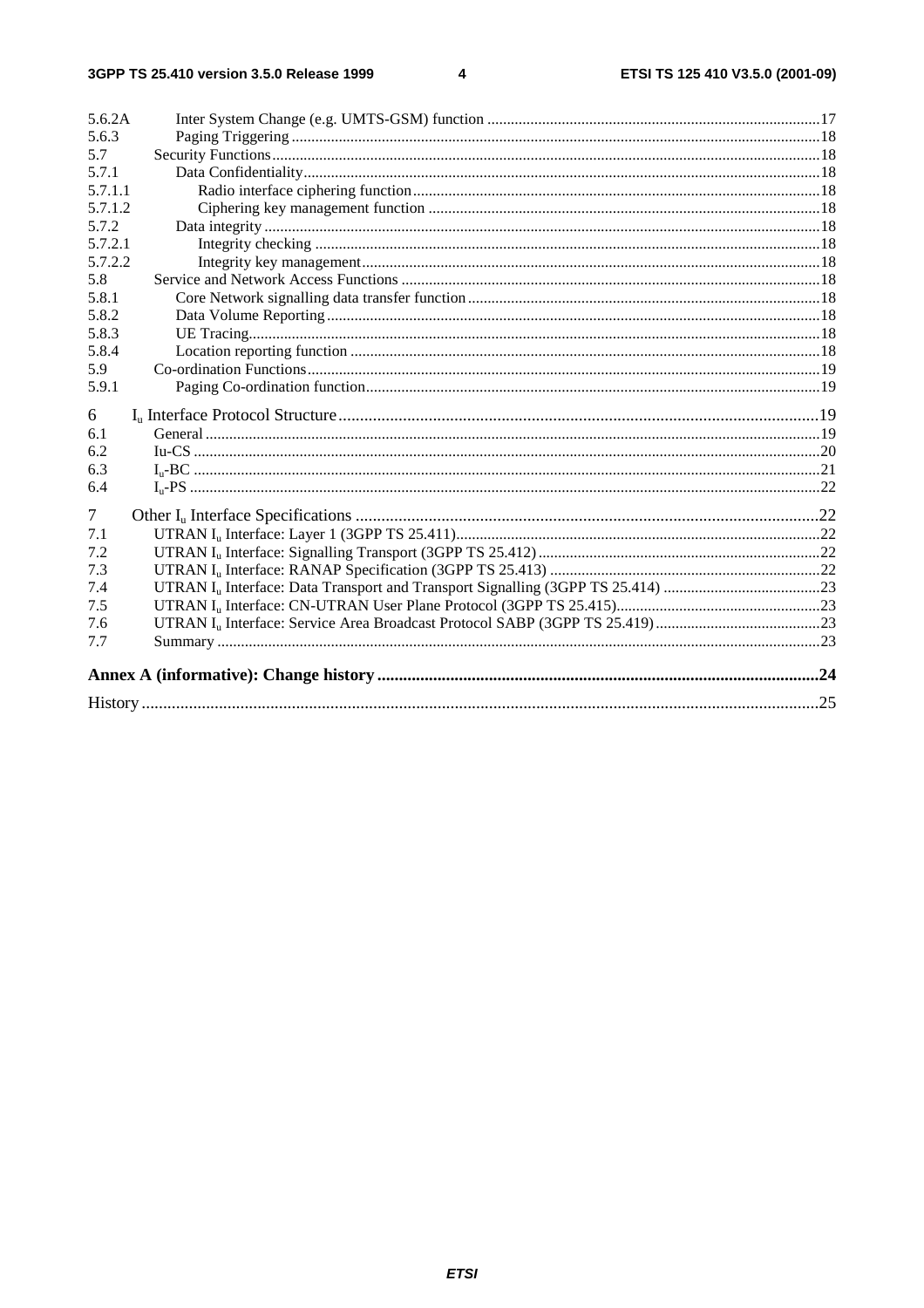# Foreword

This Technical Specification (TS) has been produced by the 3<sup>rd</sup> Generation Partnership Project (3GPP).

The contents of the present document are subject to continuing work within the TSG and may change following formal TSG approval. Should the TSG modify the contents of the present document, it will be re-released by the TSG with an identifying change of release date and an increase in version number as follows:

Version x.y.z

where:

- x the first digit:
	- 1 presented to TSG for information;
	- 2 presented to TSG for approval;
	- 3 or greater indicates TSG approved document under change control.
- y the second digit is incremented for all changes of substance, i.e. technical enhancements, corrections, updates, etc.
- z the third digit is incremented when editorial only changes have been incorporated in the document.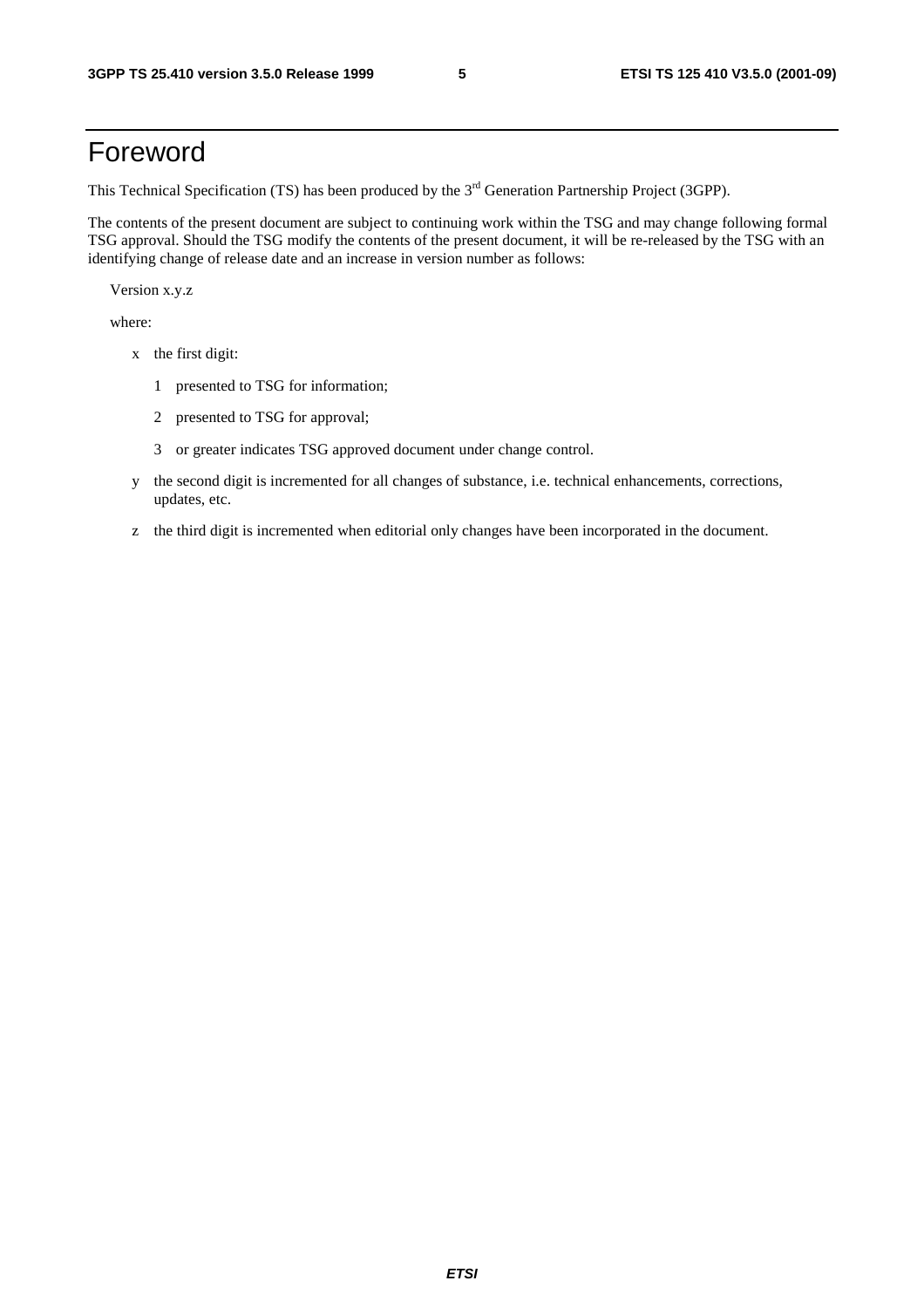# 1 Scope

The present document is an introduction to the 3GPP TS 25.41x series of Technical Specifications that define the Iu interface for the interconnection of Radio Network Controller (RNC) component of the UMTS Terrestrial Radio Access Network (UTRAN) to the Core Network of the UMTS system.

# 2 References

The following documents contain provisions which, through reference in this text, constitute provisions of the present document.

- References are either specific (identified by date of publication, edition number, version number, etc.) or non-specific.
- For a specific reference, subsequent revisions do not apply.
- For a non-specific reference, the latest version applies. In the case of a reference to a 3GPP document (including a GSM document), a non-specific reference implicitly refers to the latest version of that document *in the same Release as the present document*.
- [1] 3GPP TS 25.401: "UTRAN Overall Description".
- [2] 3GPP TR 23.930: "Iu Principles".
- [3] 3GPP TS 23.110: "UMTS Access Stratum Services and Functions".
- [4] 3GPP TS 25.411: "UTRAN Iu Interface Layer 1".
- [5] 3GPP TS 25.412: "UTRAN Iu Interface Signalling Transport".
- [6] 3GPP TS 25.413: "UTRAN Iu Interface RANAP Signalling".
- [7] 3GPP TS 25.414: "UTRAN Iu Interface Data Transport and Transport Signalling".
- [8] 3GPP TS 25.415: "UTRAN Iu Interface User Plane Protocols".
- [9] ITU-T Recommendation Q.711 (07/1996): "Functional description of the signalling connection control part".
- [10] ITU-T Recommendation Q.712 (07/1996): "Definition and function of signalling connection control part messages".
- [11] ITU-T Recommendation Q.713 (07/1996): "Signalling connection control part formats and codes".
- [12] ITU-T Recommendation Q.714 (07/1996): "Signalling connection control part procedures".
- [13] 3GPP TS 23.003: "Numbering, Addressing and Identification".
- [14] 3GPP TS 25.419: "UTRAN Iu Interface: Service Area Broadcast Protocol SABP".
- [15] ITU-T Recommendation Q.2630.1: "AAL type 2 signalling protocol (Capability Set 1)".

# 3 Definitions and abbreviations

### 3.1 Definitions

For the purposes of the present document, the terms and definitions given in [1] apply.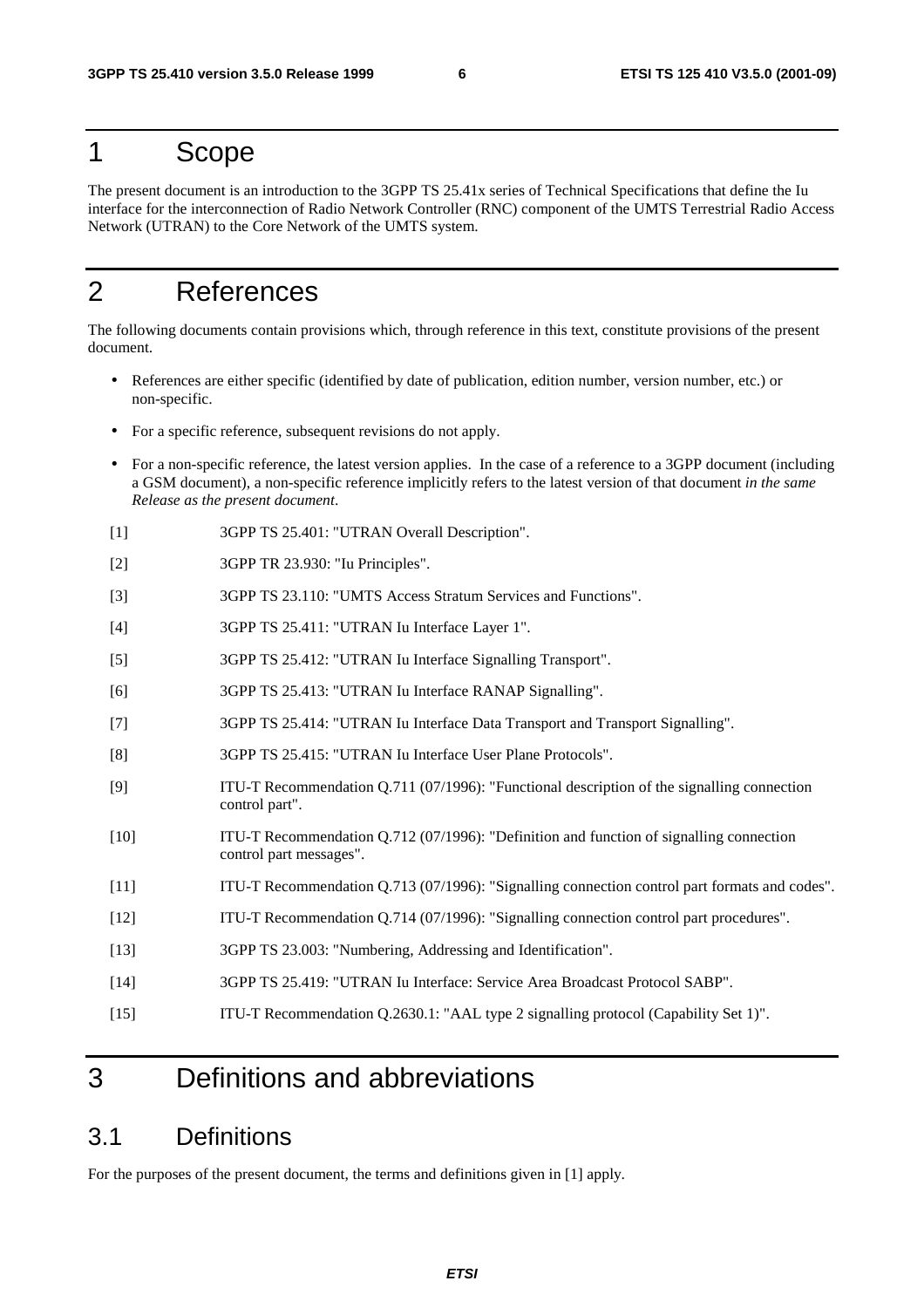# 3.2 Abbreviations

For the purposes of the present document, the following abbreviations apply:

| 3G-MSC        | 3 <sup>rd</sup> Generation Mobile Switching Centre   |
|---------------|------------------------------------------------------|
| 3G-SGSN       | 3 <sup>rd</sup> Generation Serving GPRS Support Node |
| AAL           | <b>ATM Adaptation Layer</b>                          |
| <b>ATM</b>    | <b>Asynchronous Transfer Mode</b>                    |
| BC            | <b>Broadcast</b>                                     |
| <b>BSSMAP</b> | Base Station Subsystem Management Application Part   |
| <b>CBS</b>    | Cell Broadcast Service                               |
| CC            | <b>Connection Confirm</b>                            |
| <b>CN</b>     | <b>Core Network</b>                                  |
| <b>CR</b>     | <b>Connection Release</b>                            |
| <b>CREF</b>   | <b>Connection Refusal</b>                            |
| <b>CS</b>     | Circuit Switched                                     |
| GT            | Global Title                                         |
| GTP-U         | <b>GPRS Tunnelling Protocol</b>                      |
| <b>IMSI</b>   | <b>International Mobile Subscriber Identity</b>      |
| $_{\rm IP}$   | <b>Internet Protocol</b>                             |
| <b>ISDN</b>   | <b>Integrated Services Digital Network</b>           |
| LA            | <b>Location Area</b>                                 |
| <b>NAS</b>    | Non Access Stratum                                   |
| O&M           | <b>Operation and Maintenance</b>                     |
| <b>PS</b>     | Packet Switched                                      |
| <b>PSTN</b>   | Public Switched Telephone Network                    |
| <b>PVC</b>    | Permanent Virtual Circuit                            |
| QoS           | Quality of Service                                   |
| RA            | Routing Area                                         |
| <b>RAB</b>    | Radio Access Bearer                                  |
| <b>RANAP</b>  | Radio Access Network Application Part                |
| <b>RLP</b>    | Radio Link Protocol                                  |
| <b>RNC</b>    | Radio Network Controller                             |
| <b>RNL</b>    | Radio Network Layer                                  |
| RRC           | Radio Resource Control                               |
| <b>SA</b>     | Service Area                                         |
| SABP          | Service Area Broadcast Protocol                      |
| SAP           | <b>Service Access Point</b>                          |
| <b>SCCP</b>   | <b>Signalling Connection Control Part</b>            |
| <b>SPC</b>    | <b>Signalling Point Code</b>                         |
| <b>SRNS</b>   | Serving Radio Network Subsystem                      |
| SSN           | Sub-System Number                                    |
| <b>SVC</b>    | <b>Switched Virtual Circuit</b>                      |
| TCP           | <b>Transmission Control Protocol</b>                 |
| UE            | User Equipment                                       |
| <b>UDP</b>    | <b>User Datagram Protocol</b>                        |
| UP            | <b>User Plane</b>                                    |
| <b>URA</b>    | <b>UTRAN Registration Area</b>                       |
| <b>UTRAN</b>  | <b>UMTS Terrestrial Radio Access Network</b>         |
| <b>VC</b>     | Virtual Circuit                                      |
|               |                                                      |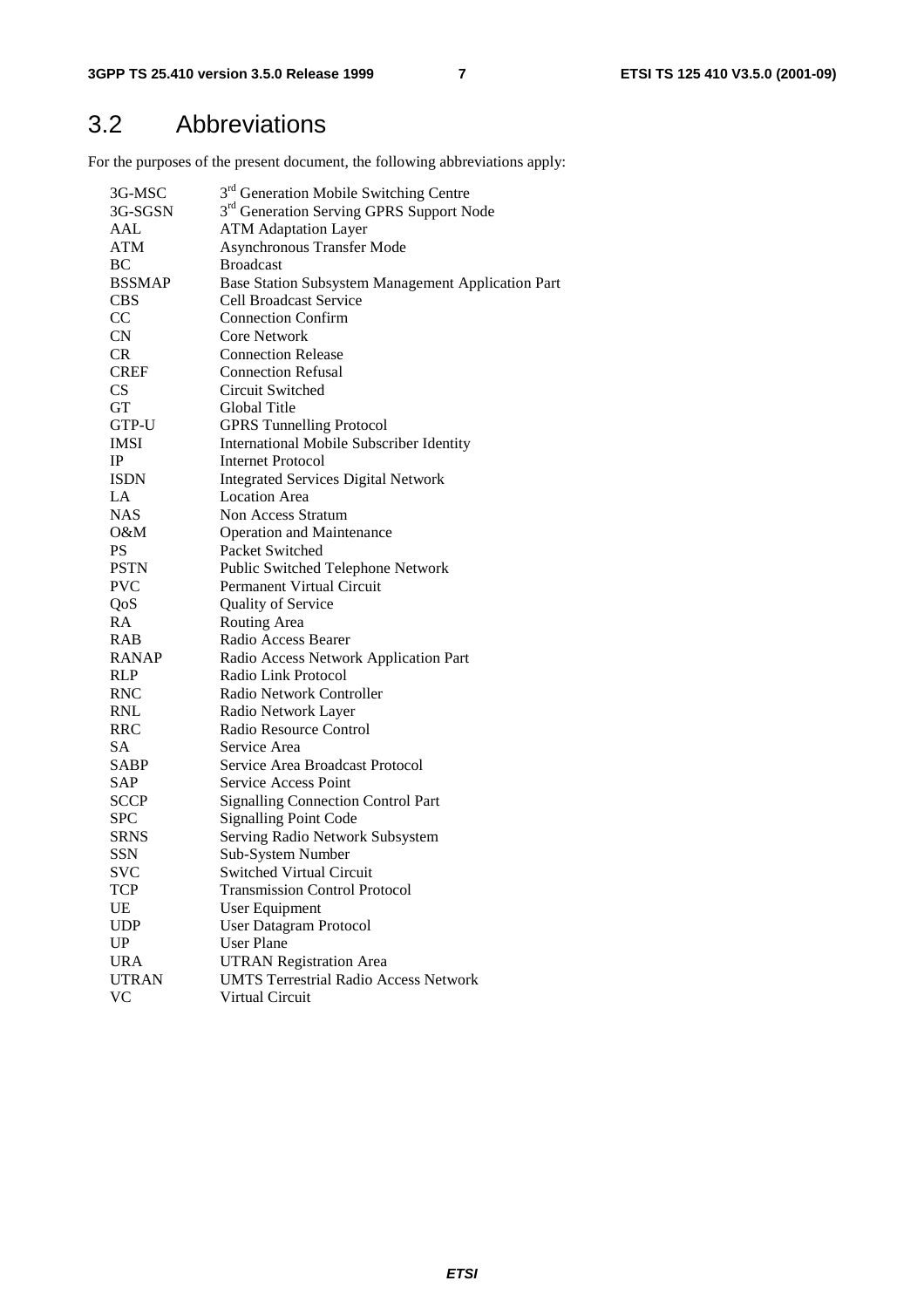# 4 General Aspects

# 4.1 UTRAN Architecture

### 4.1.1 Iu Interface Architecture

The overall UMTS architecture and UTRAN architectures are described in [1]. This subclause specifies only the architecture of the Iu interface, and shall not constrain the network architecture of either Core or Radio Access Networks.

The  $I_{\text{u}}$  interface is specified at the boundary between the Core Network and UTRAN. Figure 4.1 depicts the logical division of the  $I_u$  interface. From the Iu perspective, the UTRAN access point is an RNC.



**Iu Interface**

#### **Figure 4.1: Iu Interface Architecture**

The Iu interface towards the PS-domain of the core network is called Iu-PS, and the Iu interface towards the CS-domain is called Iu-CS. The differences between Iu-CS and Iu-PS are treated elsewhere in the present document. The Iu interface to the Broadcast domain is called Iu-BC.

There shall not be more than one Iu interface (Iu-CS) towards the CS domain and one Iu interface (Iu-PS) towards the PS-domain from any one RNC. There may be multiple Iu interfaces (Iu-BC) from an RNC towards the Broadcast domain.

In the separated core network architecture, this means that there shall be separate signalling and user data connections towards the PS and CS domains – this applies in both transport and radio network layers.

In the combined architecture, there shall be separate connections in the user plane towards the PS and CS domains (in both transport and radio network layers). In the control plane, there shall be separate SCCP connections to the two logical domains.

In either architecture, there can be several RNCs within UTRAN and so UTRAN may have several  $I_u$  access points towards the Core Network. As a minimum, each Iu access point (in UTRAN or CN) shall independently fulfil the requirements of the relevant Iu specifications (25.41x series – see clause 7).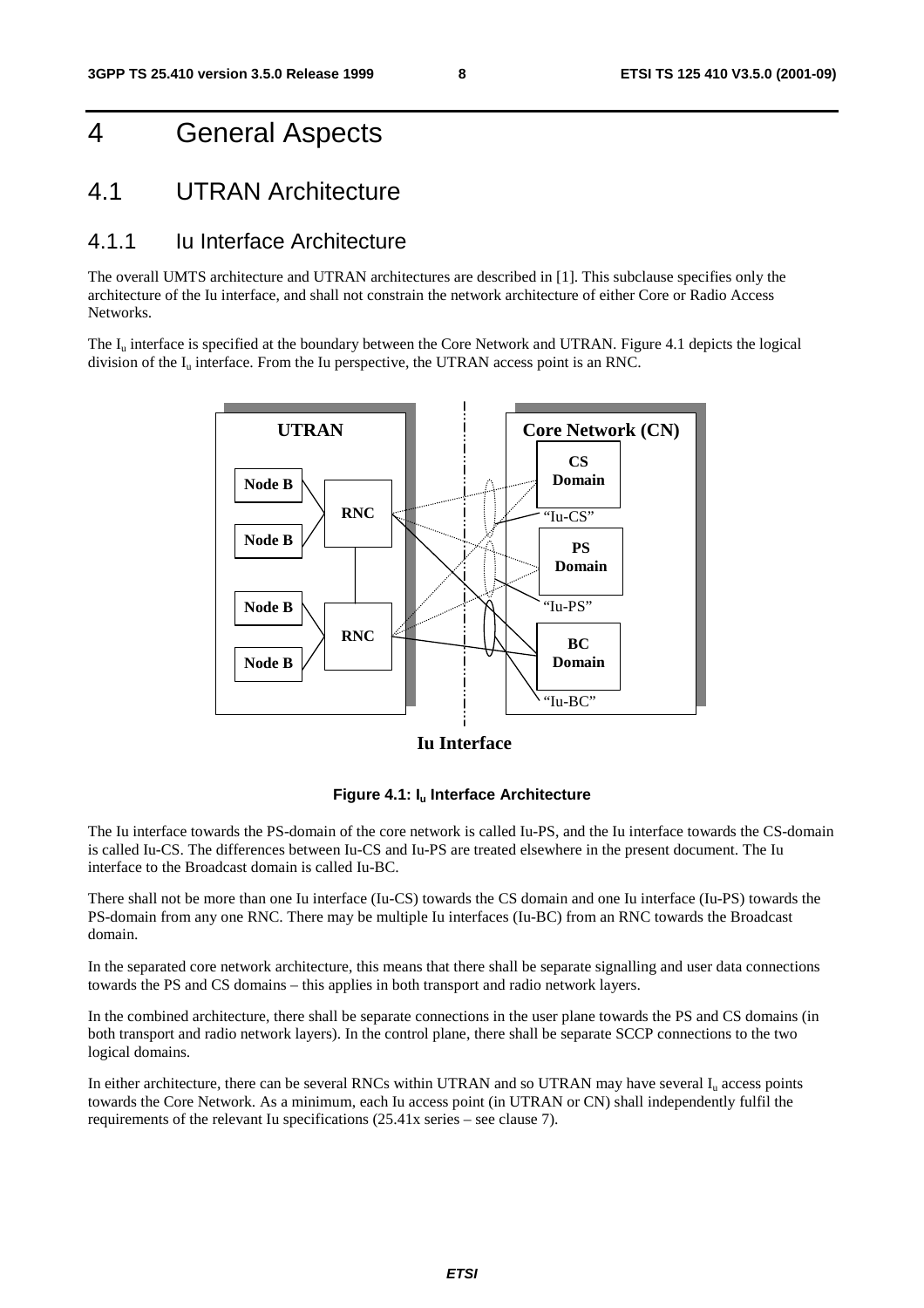### 4.1.2 Iu connection principles

The Iu interface has a hierarchical architecture where one higher layer entity controls several lower layer entities. The hierarchy for the CN - UTRAN signalling connection end points is described below:

- Each CN Access Point may be connected to one or more UTRAN Access Points.
- For the PS and CS domains, each UTRAN Access Point shall not be connected to more than one CN Access Point per CN domain.
- For the BC domain, each UTRAN Access Point may be connected to one or more CN Access Points.

# 4.2 I<sub>u</sub> Interface General Principles

From a UTRAN perspective, maximising the commonality of the various protocols that flow on the Iu interface is desirable. This means at the minimum that:

- A common set of radio access bearer services will be offered by UTRAN to the Core Network nodes, regardless of their type (e.g. 3G-MSC or 3G-SGSN).

There will be a common functional split between UTRAN and the Core Network nodes, regardless of their type (e.g. 3G-MSC or 3G-SGSN).

Signalling in the radio network control plane shall not depend on the specific choice of transport layers.

# 4.3 I<sub>u</sub> Interface Specification Objectives

The following objectives are partly derived from [2].

The  $I_{\text{u}}$  interface shall be specified such that it can support:

- the interconnection of RNCs with Core Network Access Points within a single PLMN.
- the interconnection of RNCs with Core Network Access Points irrespective of the manufacturer of any of the elements.
- all UMTS services.

The  $I_{\rm u}$  interface shall facilitate the use of the same RNC, MSC or SGSN in all PLMNs.

The Iu interface shall facilitate the sharing of transport technology between Iu-PS and Iu-BC.

The  $I_{\text{u}}$  interface shall allow interworking to the GSM Core Network.

Independence between the protocol layers and between control and user planes shall be maintained on the Iu interface.

The  $I_{\text{u}}$  interface shall allow independent evolution of technologies within the Core, Radio Access and Transport Networks.

The  $I_u$  interface shall allow separate evolution of O&M facilities.

The  $I_{\rm u}$  interface shall be standardised as an open and multi-vendor interface.

The Iu interface specifications shall facilitate the migration of some services from the CS-domain to the PS-domain. In particular, the RANAP protocol shall be common to both PS and CS domains, and the  $I<sub>u</sub>$  user plane protocol(s) shall be independent of the core network domain (PS or CS), except where a specific feature is only required for one domain.

# 4.4 I<sub>u</sub> Interface Capabilities

The following capabilities are derived from the requirements described in [2].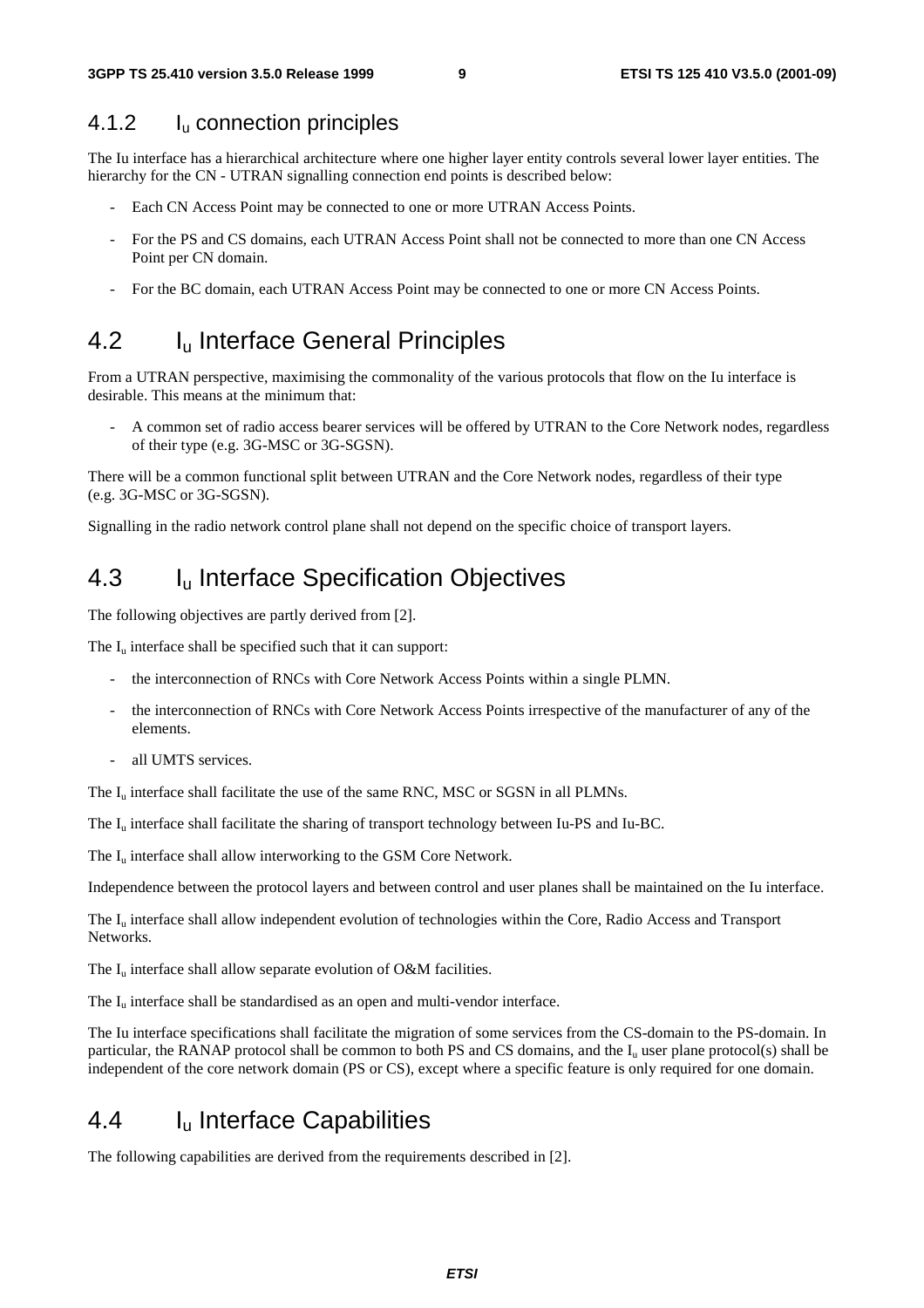The  $I_{\text{u}}$  interface supports:

- procedures to establish, maintain and release Radio Access Bearers;
- procedures to perform SRNS relocation, intra-system handover, inter-system handover and inter-system change;
- procedures to support the Cell Broadcast service;
- a set of general procedures, not related to a specific UE;
- the separation of each UE on the protocol level for user specific signalling management;
- the transfer of NAS signalling messages between UE and CN;
- location services by transferring requests from the CN to UTRAN, and location information from UTRAN to CN. The location information may comprise a geographical area identifier or global co-ordinates with uncertainty parameters;
- simultaneous access to multiple CN domains for a single UE;
- mechanisms for resource reservation for packet data streams.

## 4.5 Iu Interface Characteristics

#### 4.5.1 Use of Transport Network User Plane as Signalling Bearer

#### 4.5.1.1 Use of SCCP

#### 4.5.1.1.1 General

The SCCP is used to support signalling messages between the CNs and the RNC. One user function of the SCCP, called Radio Access Network Application Part (RANAP), is defined. The RANAP uses one signalling connection per active UE and CN for the transfer of layer 3 messages.

Both connectionless and connection-oriented procedures are used to support the RANAP. TS 25.413 explains whether connection oriented or connectionless services should be used for each layer 3 procedure.

RANAP may use SSN, SPC and/or GT and any combination of them as addressing schemes for the SCCP. Which of the available addressing scheme to use for the SCCP is an operator matter.

When GT addressing is utilised, the following settings shall be used:

- SSN Indicator  $= 1$  (RANAP SSN as defined in [13] shall always be included).
- Global Title Indicator = 0100 (GT includes translation type, numbering plan, encoding scheme and nature of address indicator).
- Translation Type  $= 0000 0000$  (not used).
- Numbering Plan =  $0001$  (E.163/4).
- Nature of Address Indicator =  $000\,0100$  (International Significant Number).
- Encoding Scheme  $= 0001$  or 0010 (BCD, odd or even).
- Routing indicator =  $0$  or 1 (route on GT or PC/SSN).

When used, the GT shall be the E.164 address of the relevant node.

The following subclauses describe the use of SCCP connections for RANAP transactions. Subclause 4.5.1.2 describes the connection establishment procedures. Subclause 4.5.1.3 describes the connection release procedures. Subclause 4.5.1.4 describes abnormal conditions.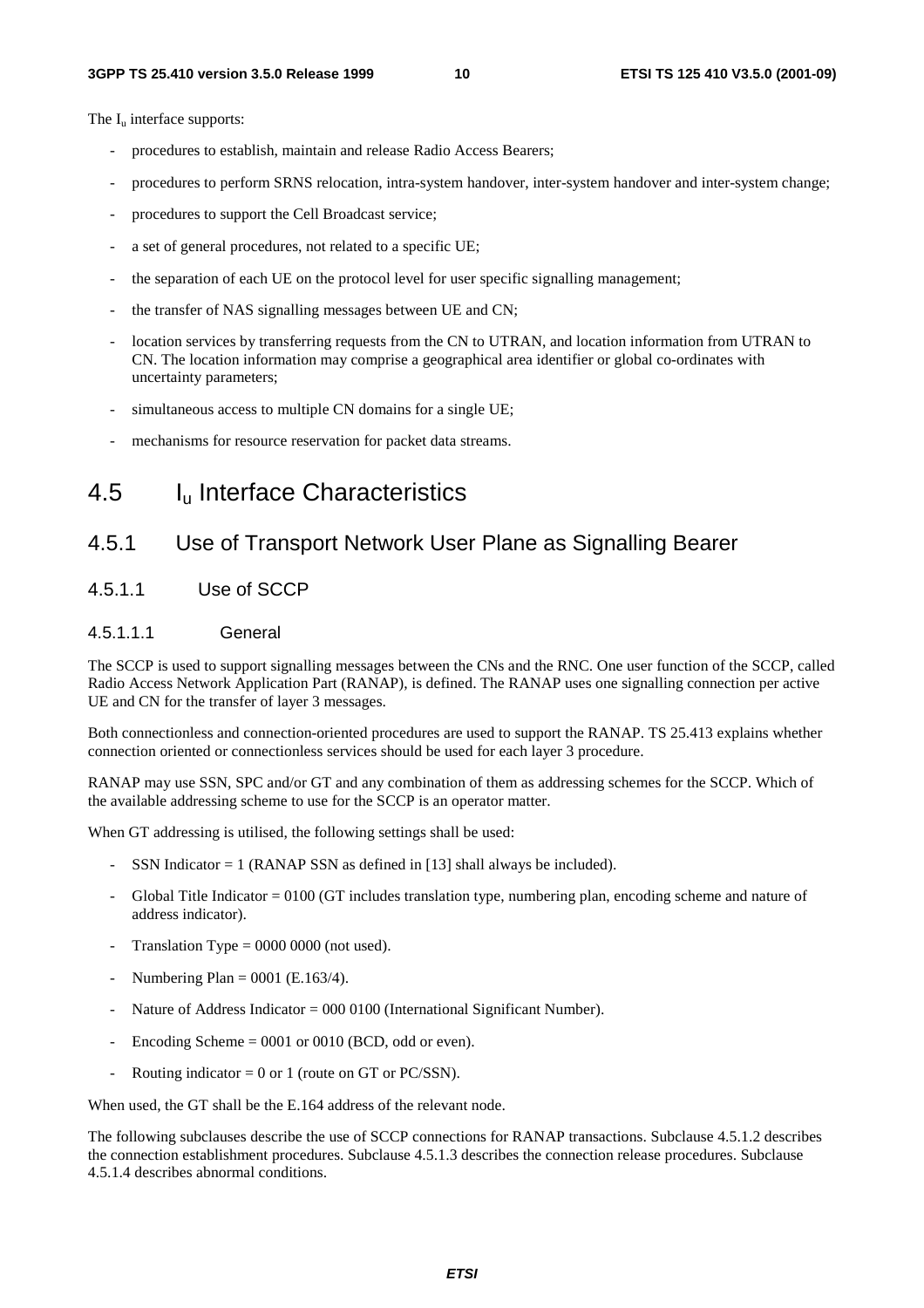#### 4.5.1.1.2 SCCP connection establishment

A new SCCP connection is established when information related to the communication between a UE and the network has to be exchanged between RNC and CN, and no SCCP connection exists between the CN and the RNC involved, for the concerned UE.

Various SCCP connection establishment cases have to be distinguished:

- i) RNC Initiated SCCP Signalling Connection;
- ii) CN Initiated SCCP Signalling Connection.

The above cases are the only cases currently identified for SCCP connection establishment. Others may emerge in the future.

#### 4.5.1.1.2.1 Establishment procedure in case i

The SCCP signalling connection establishment is initiated, by the RNC, at the reception of the first layer 3 non access stratum message from the UE.

#### **Initiation**

The RNC sends SCCP connection request message to the Core Network. A RANAP message is included in the user data field of the SCCP connection request message.

#### **Termination**

#### **- successful outcome**

The SCCP connection confirm message, which may optionally contain a connection oriented RANAP message in the user data field, is returned to the RNC.

#### **- unsuccessful outcome**

If the SCCP signalling connection establishment fails, an SCCP connection refusal message will be sent back to the RNC. This message may contain a RANAP message in the user data field.

For more information on how the RANAP procedure Initial UE message is handled, please see the elementary procedure Initial UE message in TS 25.413 [6].

> RNC CN CR {SSN=RANAP, a1=x, RANAP message} -------------------------------------------> CC {a1=y,a2=x, RANAP message or no user data} <----------------------------------------- or CREF{a2=x, RANAP message or no user data} <----------------------------------------- a1 = source local reference, a2 = destination local reference, x = SCCP connection reference at the RNC, y = SCCP connection reference at the CN.

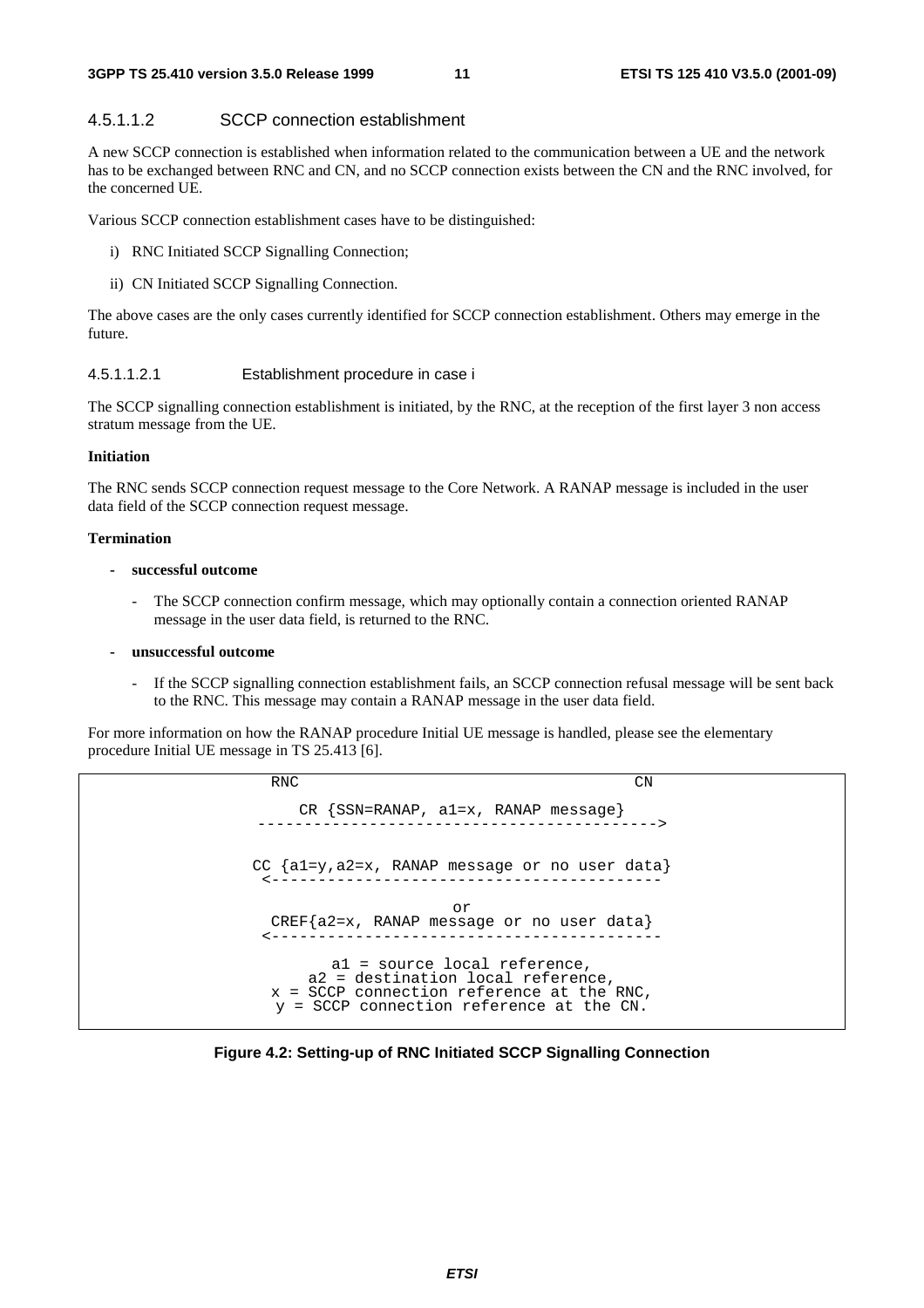#### 4.5.1.1.2.2 Establishment procedure in case ii

The SCCP signalling connection establishment is initiated, by the Core Network, in connection with performing a Relocation.

#### **Initiation**

The Core Network initiates the connection establishment by sending an SCCP connection request message to the RNC. Optionally, a RANAP message may be included in the user data field of the SCCP connection request message.

#### **Termination**

- **successful outcome** 
	- The SCCP connection confirm message, which may optionally contain a connection oriented RANAP message in the user data field, is returned to the Core Network.
- **unsuccessful outcome** 
	- If the SCCP signalling connection establishment fails, an SCCP connection refusal message will be sent back to the Core Network. This message may contain a RANAP message in the user data field.

RNC CN CR {SSN=RANAP, a1=y,RANAP message or no user data} <----------------------------------------- CC {a1=x, a2=y, RANAP message or no user data} ------------------------------------------> or CREF{a2=y, RANAP message or no user data} ------------------------------------------> a1 = source local reference, a2 = destination local reference, x = SCCP connection reference at the RNC, y = SCCP connection reference at the CN.

#### **Figure 4.3: Setting-up of CN Initiated SCCP Signalling Connection**

#### 4.5.1.1.3 SCCP connection release

This procedure is always initiated at the Core Network side.

An SCCP connection is released when the CN realises that a given signalling connection is no longer required.

The CN sends a SCCP Released message.

#### 4.5.1.1.4 General SCCP Abnormal Conditions

If a user-out-of-service information or signalling-point-inaccessible information is received by the RANAP, no new attempt to establish SCCP connections towards the affected point code will be started until the corresponding user-inservice information or signalling-point-accessible information is received.

When a user-out-of-service information or signalling-point-inaccessible is received by the RNC, an optional timer may be started. When the timer expires, all the SCCP connections towards the affected point code will be released. When the user-in-service or signalling-point-accessible is received, the timer is stopped.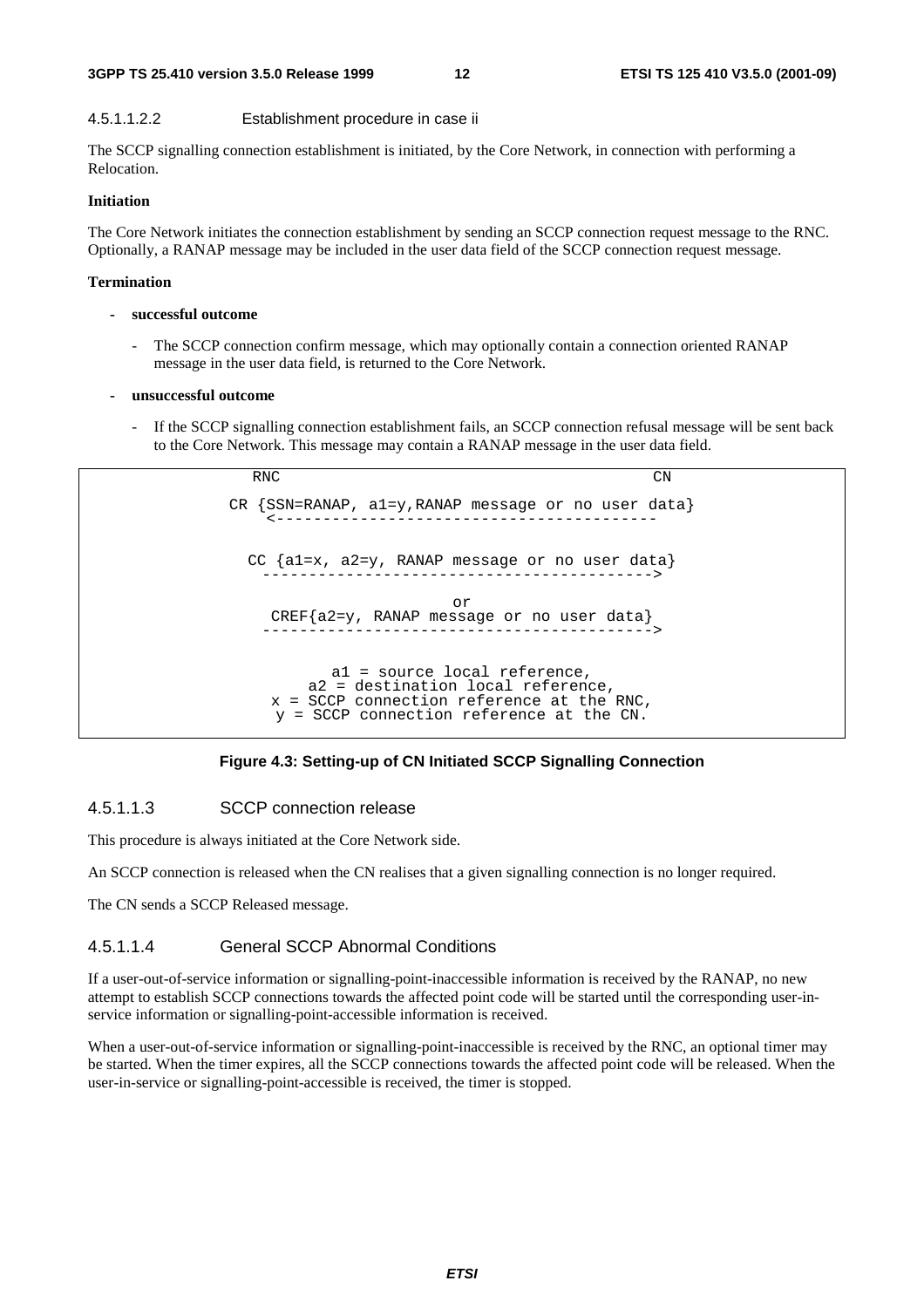If for any reason an SCCP connection is released, the optional timer expires or a connection refusal is received while any of the RANAP procedures are being performed or while a dedicated resource is still allocated, the following actions are taken:

#### **At RNC:**

- Any RNC procedure relating to that connection is abandoned.
- The UTRAN resources allocated to the connection are released.

#### **At Core Network:**

The resources associated with the SCCP connection are cleared as soon as possible.

### 4.5.2 Use of Transport Network User Plane as User Data Bearer

#### 4.5.2.1 Use of AAL2

AAL2 is used as the user data bearer towards the CS domain.

Q.2630.1 is used as the protocol for dynamically setup AAL-2 connections over Iu towards the CS domain.

#### 4.5.2.2 Use of GTP-U

GTP-U is used as the user data bearer towards the PS domain.

RANAP Signalling is used to establish, modify and release the GTP-U tunnels towards the PS domain.

### 4.5.3 Use of Transport Network User Plane on Iu-BC

TCP/IP is used as the bearer for the radio network layer protocol over  $I_u$ -BC.

The TCP connection is normally established by the CN using standard TCP procedures.

A new TCP connection is established by the RNC only when there is information (e.g. failure or restart indications) that needs to be sent from RNC to the CN, and there is no existing TCP connection. The RNC shall establish the connection using standard TCP procedures.

The node that established the connection shall release the TCP connection.

# 5 Functions of the I<sub>u</sub> Interface Protocols & Functional **Split**

# 5.1 General

This subclause defines the functional split between the core network and the UMTS radio access network. In addition, the possible interaction between the functions is defined. The functional split is shown in table 5.1.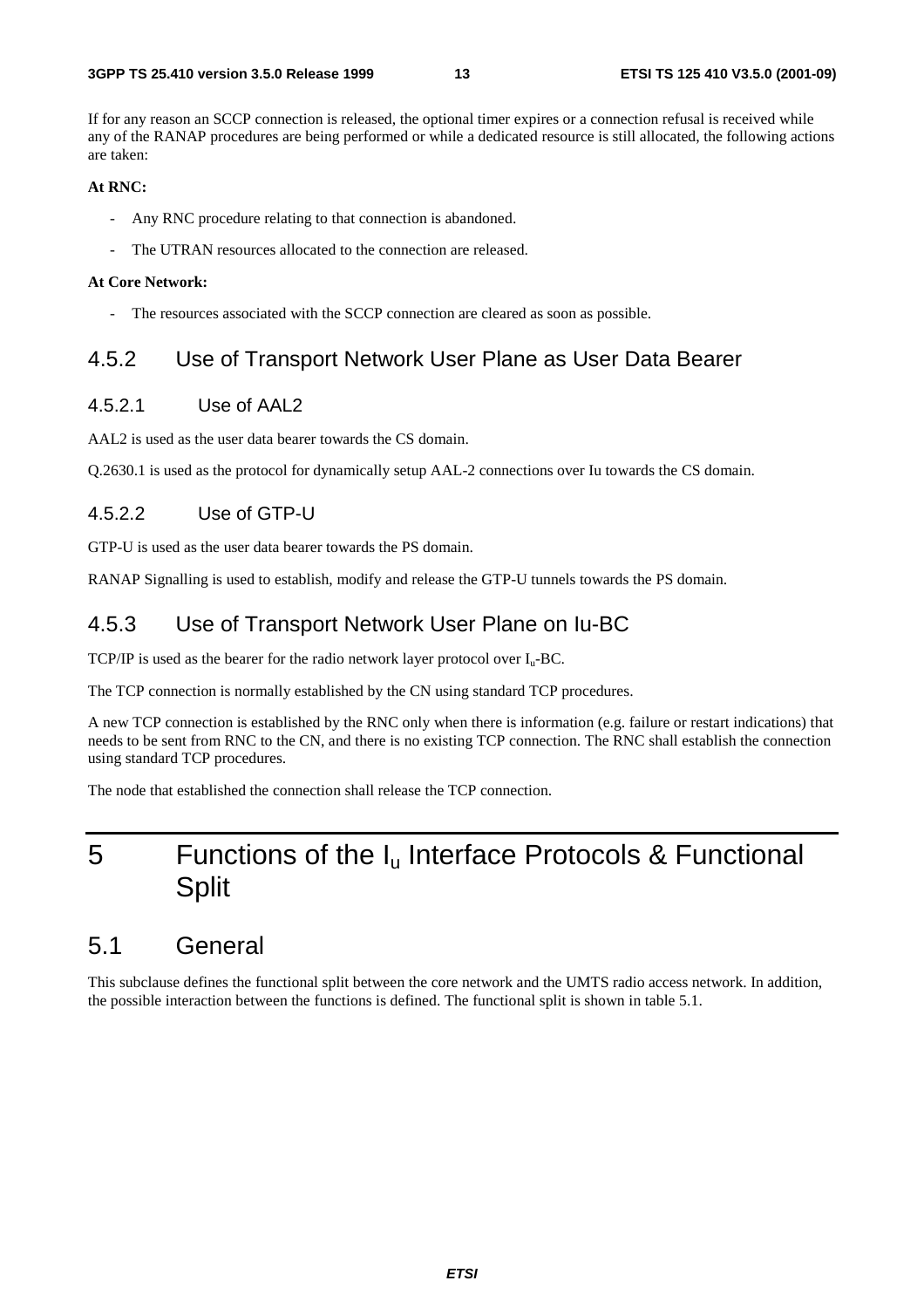| <b>Function</b>                                      | <b>UTRAN</b>                                       | <b>CN</b>                                          |
|------------------------------------------------------|----------------------------------------------------|----------------------------------------------------|
| <b>RAB management functions:</b>                     |                                                    |                                                    |
| RAB establishment, modification and release          | <u>х</u>                                           | X                                                  |
| RAB characteristics mapping $I_u$ transmission       | $\overline{\mathsf{x}}$                            |                                                    |
| bearers                                              |                                                    |                                                    |
| RAB characteristics mapping Uu bearers               | $\times$                                           |                                                    |
| RAB queuing, pre-emption and priority                | X                                                  | х                                                  |
|                                                      |                                                    |                                                    |
| <b>Radio Resource Management functions:</b>          |                                                    |                                                    |
| Radio Resource admission control                     | Χ                                                  |                                                    |
| <b>Broadcast Information</b>                         | $\overline{\mathsf{x}}$                            | Χ                                                  |
|                                                      |                                                    |                                                    |
| Iu link Management functions:                        |                                                    |                                                    |
| I <sub>u</sub> signalling link management            | х                                                  | х                                                  |
| ATM VC management                                    | X                                                  | $\overline{\mathsf{x}}$                            |
| AAL2 establish and release                           | $\overline{\mathsf{x}}$                            | $\overline{\mathsf{x}}$                            |
| AAL5 management                                      | $\overline{\mathsf{x}}$<br>$\overline{\mathsf{x}}$ | $\overline{\mathsf{x}}$<br>$\overline{\mathsf{x}}$ |
| GTP-U Tunnels management<br><b>TCP Management</b>    | $\overline{\mathsf{x}}$                            | $\overline{\mathsf{x}}$                            |
| <b>Buffer Management</b>                             | X                                                  |                                                    |
|                                                      |                                                    |                                                    |
| Iu U-plane (RNL) Management:                         |                                                    |                                                    |
| I <sub>u</sub> U-plane frame protocol management     |                                                    | X                                                  |
| I <sub>n</sub> U-plane frame protocol initialization | X                                                  |                                                    |
|                                                      |                                                    |                                                    |
| <b>Mobility management functions:</b>                |                                                    |                                                    |
| Location information reporting                       | X                                                  | х                                                  |
| Handover and Relocation                              |                                                    |                                                    |
| Inter RNC hard HO, lur not used or not available     | Χ                                                  | Χ                                                  |
| Serving RNS Relocation (intra/inter MSC)             | $\overline{\mathsf{x}}$                            | $\overline{\mathsf{x}}$                            |
| Inter system hard HO (UMTS-GSM)                      | X                                                  | $\overline{\mathsf{x}}$                            |
| Inter system Change (UMTS-GSM)                       | $\overline{\mathsf{x}}$                            | $\overline{\mathsf{x}}$                            |
| Paging Triggering                                    |                                                    | $\overline{\mathsf{x}}$                            |
|                                                      |                                                    |                                                    |
| <b>Security Functions:</b>                           |                                                    |                                                    |
| Data confidentiality<br>Radio interface ciphering    | Χ                                                  |                                                    |
| Ciphering key management                             |                                                    | X                                                  |
| User identity confidentiality                        | Χ                                                  | $\overline{\mathsf{x}}$                            |
| Data integrity                                       |                                                    |                                                    |
| Integrity checking                                   | Χ                                                  |                                                    |
| Integrity key management                             |                                                    | Χ                                                  |
|                                                      |                                                    |                                                    |
| <b>Service and Network Access functions:</b>         |                                                    |                                                    |
| CN Signalling data                                   | X                                                  | Χ                                                  |
| Data Volume Reporting                                | Χ                                                  |                                                    |
| <b>UE Tracing</b>                                    | $\overline{\mathsf{x}}$                            | х                                                  |
| Location reporting                                   | $\overline{\mathsf{x}}$                            | $\overline{\mathsf{x}}$                            |
|                                                      |                                                    |                                                    |
| I <sub>u</sub> Co-ordination functions:              |                                                    |                                                    |
| Paging co-ordination                                 | Χ                                                  | X                                                  |

#### **Table 5.1: Iu interface functional split**

# 5.2 RAB management Functions

### 5.2.1 RAB establishment, modification and release function

The RAB, Radio Access Bearer, is defined to be set-up between UE and CN. Depending on subscription, service, requested QoS etc. different types of RABs will be used. It is the CN that controls towards the UTRAN the establishment, modification or release of a RAB.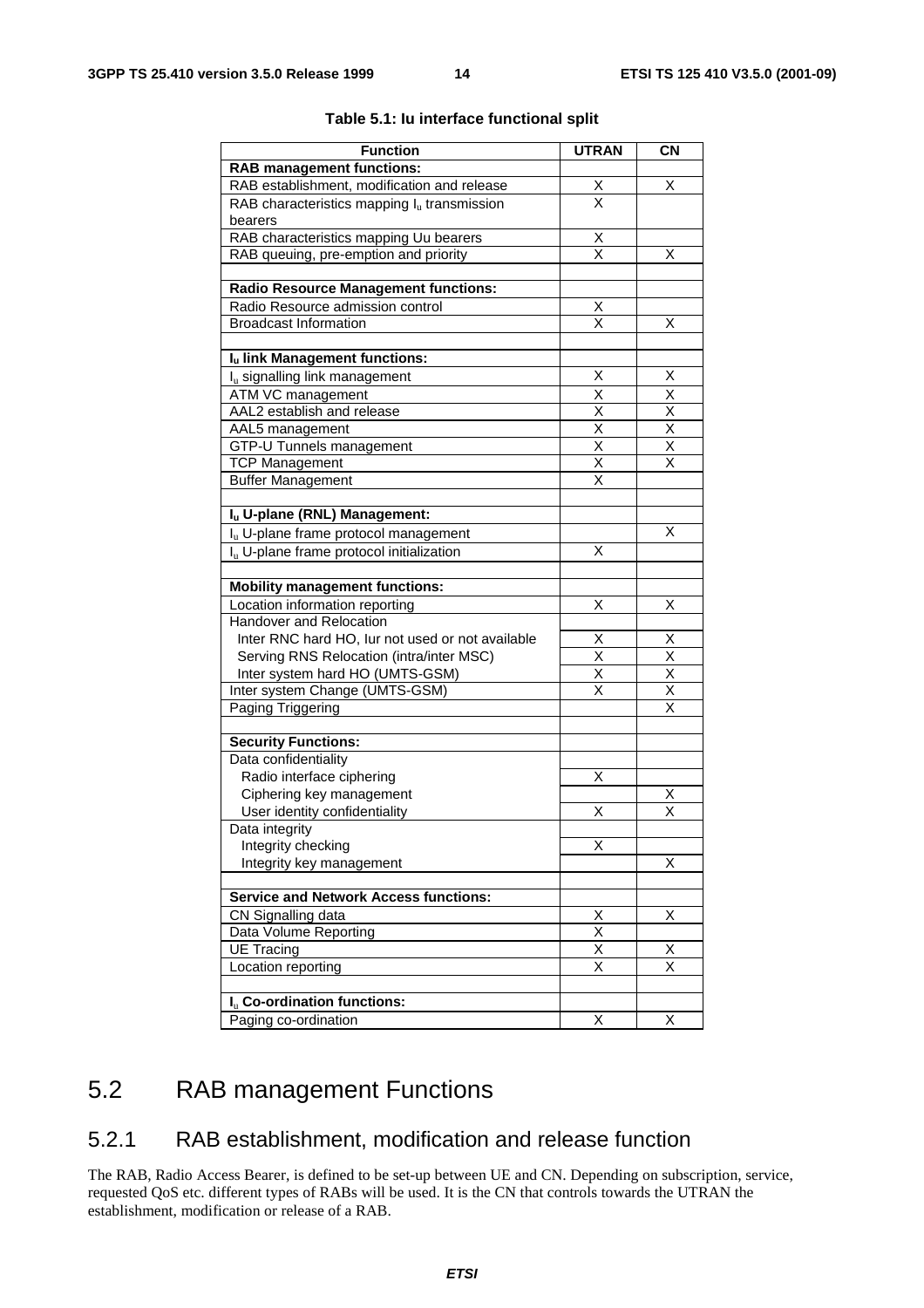The RAB identity is allocated by CN by mapping the value for the NAS Binding information (from the actual protocol IE for the respective CN domain) to the RAB ID as specified in [3]. The RAB identity is globally significant on both the radio bearer and on the Iu bearer for a given UE in a particular CN domain.

RAB establishment, modification and release is a CN initiated function.

RAB establishment, modification and release is a UTRAN executed function.

RAB release request is a UTRAN initiated function, triggered when UTRAN e.g. fails to keep the RAB established with the UE.

### 5.2.2 RAB characteristics mapping to Uu bearers function

The RAB characteristics mapping function is used to map the radio access bearers to the Uu bearers. The mapping is performed during the establishment of the RAB. UTRAN shall perform the mapping between the bearers.

RAB mapping to Uu transmission bearers is a UTRAN function.

### 5.2.3 RAB characteristics mapping to Iu transport bearers

The RAB characteristics mapping function is used to map the radio access bearers to the Iu interface transport bearers. The mapping is performed during the establishment of the RAB.

UTRAN shall perform this mapping between the bearers if AAL2 is used, since it is the UTRAN that establishes the AAL2 connections.

In case of RAB towards the PS domain, UTRAN shall perform the mapping between the radio access bearers and the IP layer.

RAB characteristics mapping to Iu transport bearers is a UTRAN function.

### 5.2.4 RAB queuing, pre-emption and priority function

The allocation/retention priority level of a RAB is determined by the CN based on e.g. subscription information, QoS information etc. Accordingly, the CN shall request RAB establishment or modification with an indication of the priority level and the pre-emption capability of that RAB and the queuing vulnerability. Queuing and resource pre-emption shall be performed by UTRAN accordingly.

RAB queuing, pre-emption and allocation/retention priority handling is a UTRAN controlled function.

RAB queuing, pre-emption and allocation/retention priority setting is a CN function.

### 5.3 Radio Resource Management over Iu

#### 5.3.1 Radio resource admission control

When UTRAN receives a request to establish or modify a radio access bearer from the CN, the current radio resource situation is analysed and the admission control either accepts or rejects the request. This is called "Radio resource admission control" and is handled by the UTRAN. If the request is queued, it is handled by the RAB queuing, preemption and priority function.

### 5.3.2 Broadcast information management

This function consists in the broadcast from network toward UE of some information in the coverage area of the whole network or different parts of the network.

There are two kinds of Broadcast information management. UTRAN broadcast information, and Cell Broadcast information management. All UTRAN broadcast information management shall be handled locally within UTRAN. All Cell Broadcast information is controlled by CN and executed by UTRAN.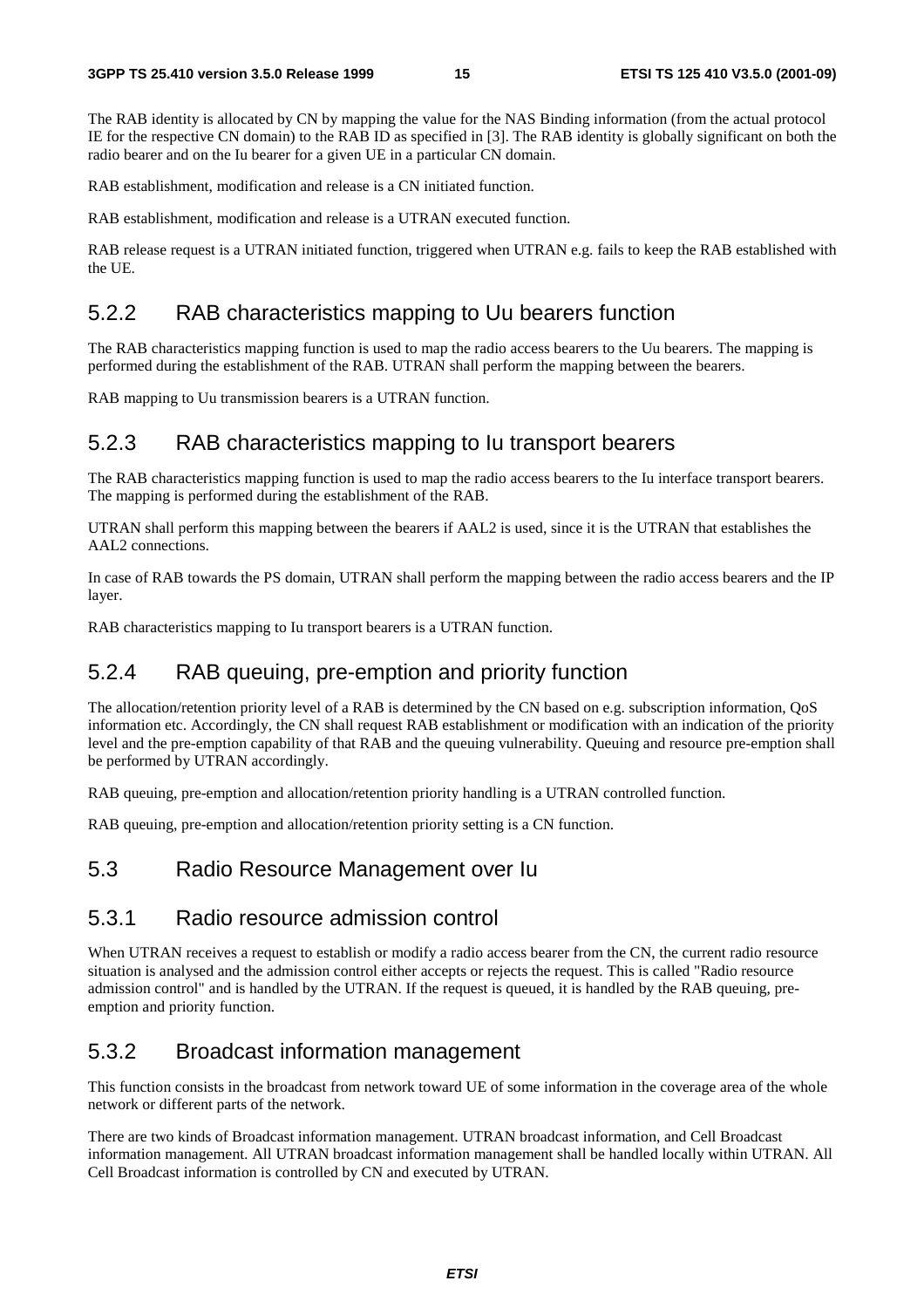# 5.4 Iu link Management functions

# 5.4.1 Iu Signalling Link Management function

The  $I<sub>u</sub>$  signalling link management function provides a reliable transfer of the radio network signalling between UTRAN and CN. Both CN and UTRAN manage the function.

This function is in particular responsible for Iu signalling connection establishment, which can be established either by the CN or the RNC and for  $I_u$  signalling connection release, which is controlled by CN possibly upon UTRAN request.

### 5.4.2 ATM Virtual Connection Management function

This function refers to handling of ATM Virtual Connections (VCs) between CN and UTRAN.

This function shall be used to establish, maintain and release the ATM VCs. For permanent VCs, it is regarded to be an O&M function.

This function also includes the selection of a Virtual Circuit to be used for a particular RAB. The selection of ATM VC upon an Iu radio access bearer service request, shall be done by UTRAN. The selected VC shall fulfil the requirements of the request. The VC may consist of several sublinks: such as SCCP connections, AAL2 connections or IP flows.

## 5.4.3 AAL2 connection establish and release function

This function is used to establish and release the AAL type 2 connections between CN and UTRAN upon an Iu radio access bearer service request. Both UTRAN and CN are taking part in the establishment of AAL2 connection. UTRAN shall initiate both establishment and release of AAL2 connections. The use of AAL2 for Iu transmission bearers depends on type of CN.

### 5.4.4 AAL5 management function

AAL5 connections between CN and UTRAN shall be pre-configured at system initialisation. Basic configuration is PVCs. For user data, SVC is possible.

The AAL5 management is a function handled by both the CN and the UTRAN.

### 5.4.5 GTP-U tunnels management function

This function is used to establish and release GTP-U tunnels between CN and UTRAN upon a radio access bearer service request. This involves assigning a tunnel identifier for each direction and the creation of a context containing the tunnel information. The tunnel identifier for the downlink is allocated by the UTRAN, and the tunnel identifier for the uplink is allocated by the CN. Both CN and UTRAN should maintain the context. The use of GTP-U for  $I<sub>u</sub>$  transport bearers depends on type of CN.

### 5.4.6 TCP Management Function

This function is used to establish and release the TCP connections between CN and UTRAN over  $I_{u}$ -BC.

The TCP management function exists in both UTRAN and CN.

### 5.4.7 Buffer Management

Congestion control shall be performed over the Iu user plane using buffer management and no flow control.

This function includes buffers to store received packet data units that at reception can not be processed due to e.g. congestion. In UTRAN, there must be a buffer management function handling received packets from the peer CN node.

The used mechanism is not in the scope of the present document and not relevant to be standardised.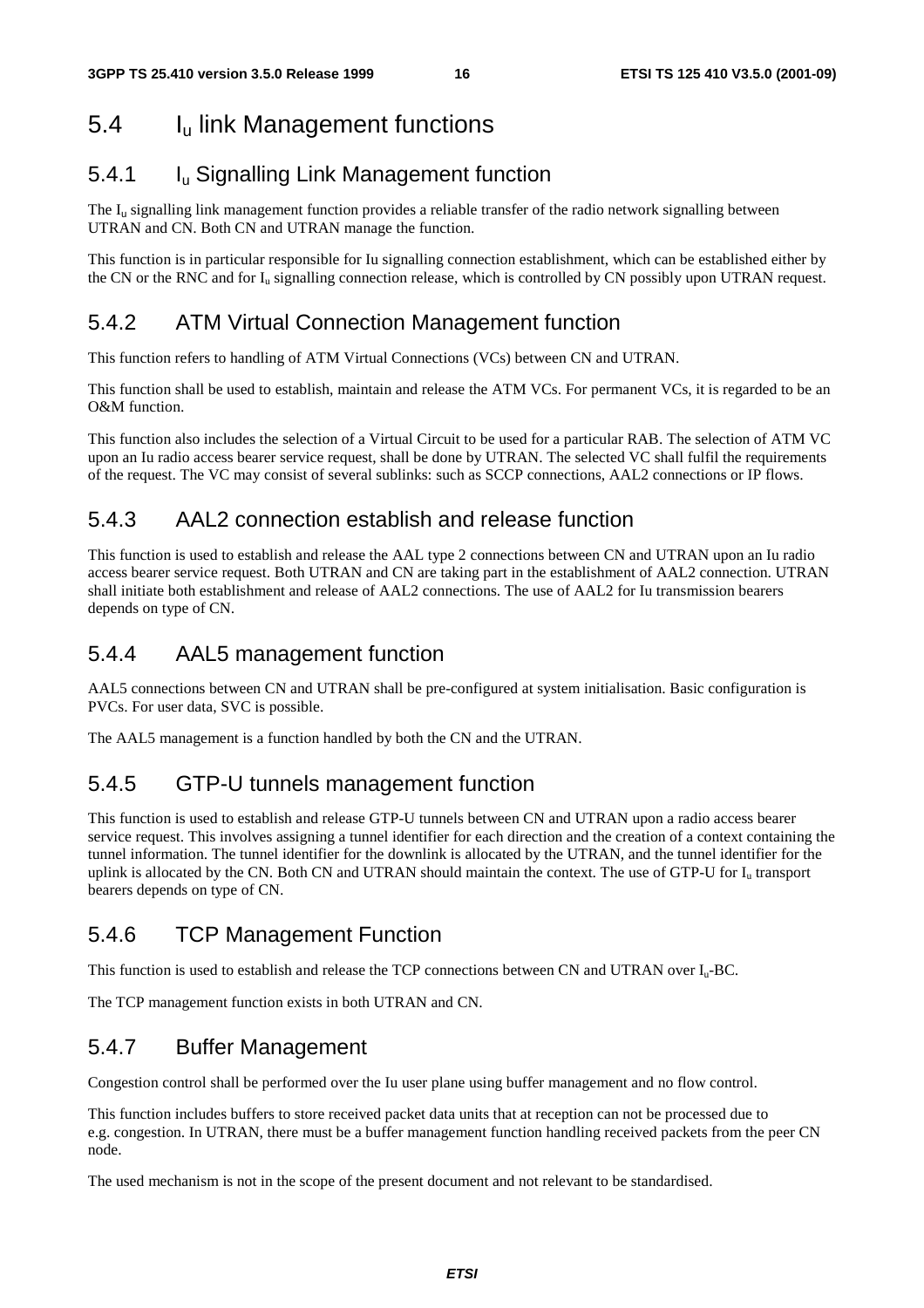Buffer management is a UTRAN function.

# 5.5 Iu U-plane (RNL) Management Functions

### 5.5.1 Iu U-plane frame protocol mode selection function

The  $I_{\rm u}$  UP in the Radio Network Layer provides modes of operation that can be activated on RAB basis. For a given RAB, the  $I_{\text{u}}$  UP operates either in a Transparent or in Support mode.  $I_{\text{u}}$  U-plane frame protocol mode is selected by the CN.

This function is a CN function.

### 5.5.2 Iu U-plane frame protocol initialisation

 $I<sub>u</sub>$  U-plane frame protocol is initialised by the UTRAN.

# 5.6 Mobility Management Functions

### 5.6.1 Location information update function

Some functionality within the CN, needs information about the present location of an active UE, i.e. a UE with established signalling connection. The Location information update function is used to transfer this information from the UTRAN to the CN. It is the UTRAN responsibility to send this information initially at the signalling connection establishment for a UE and at any change of the UE location as long as the signalling connection exists. For this function, the location information shall be at Location and Routing Area level.

### 5.6.2 Handover and Relocation functions

#### 5.6.2.1 Inter RNC hard HO function, Iur not used or not available

This functionality includes procedures for handover from one RNC to another RNC when Iur interface is not used or is not available, i.e. soft handover is not possible. The connection is switched in the CN, so both UTRAN and CN are involved. Both intra and inter CN entity cases are applicable. This functionality includes also the moving of the Serving RNS functionality from one RNC to another RNC.

#### 5.6.2.2 Serving RNS Relocation function

This functionality allows moving the Serving RNS functionality from one RNC to another RNC, e.g. closer to where the UE has moved during the communication. The Serving RNS Relocation procedure may be applied when active cell management functionality has created a suitable situation for it. Both UTRAN and CN are involved.

#### 5.6.2.3 Inter system Handover (e.g. UMTS-GSM) function

Inter system handover is performed when a mobile hands over between cells belonging to different systems such as GSM and UMTS. For intersystem handover between UMTS and GSM, the GSM procedures are used within the GSM network. Both UTRAN and CN are involved.

NOTE: The GSM BSSMAP procedures are outside the scope of the present document.

# 5.6.2A Inter System Change (e.g. UMTS-GSM) function

Inter system change is performed when a GPRS attached mobile moves from cells belonging to different systems such as GSM and UMTS. For intersystem change between UMTS and GSM, the GPRS procedures are used within the GPRS network. Both UTRAN and CN are involved.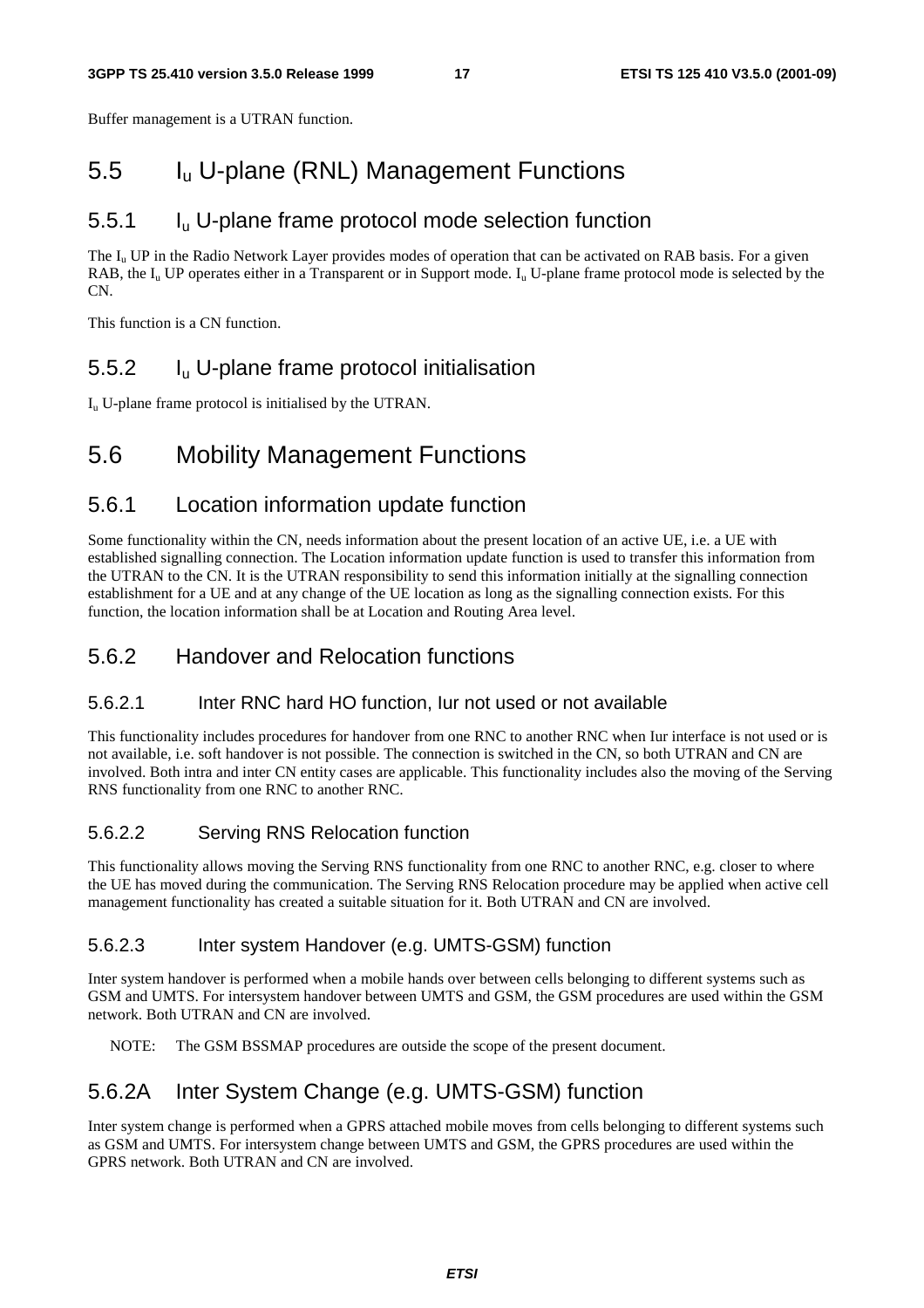# 5.6.3 Paging Triggering

The Core Network shall, when considered necessary, trigger the Location/Routing/RNC Area paging in the UTRAN system.

# 5.7 Security Functions

### 5.7.1 Data Confidentiality

#### 5.7.1.1 Radio interface ciphering function

The radio interface shall be ciphered upon request of the Core Network. Both Signalling and user data may be subject to ciphering. The ciphering shall be done within UTRAN.

#### 5.7.1.2 Ciphering key management function

The ciphering key and the permitted algorithm shall be supplied by the CN. UTRAN selects the used algorithm.

### 5.7.2 Data integrity

#### 5.7.2.1 Integrity checking

The purpose of the integrity check is to make sure that the signalling continues between the same elements as by authentication. The integrity check shall be done within the UTRAN.

#### 5.7.2.2 Integrity key management

The integrity key and the permitted algorithm shall be supplied by the CN. UTRAN selects the used algorithm.

# 5.8 Service and Network Access Functions

### 5.8.1 Core Network signalling data transfer function

The NAS CN signalling data such as Call Control (CC), Session Management (SM), Mobility Management (MM), Short Message Services Point to Point and Supplementary Services (SS) shall be transparently conveyed between the CN and the UE. Over the Iu interface, the same Iu interface channel that is used for the UTRAN-CN signalling shall be used.

# 5.8.2 Data Volume Reporting

The data volume reporting function is used to report the volume of unacknowledged data to the CN. The function shall be in the UTRAN and is triggered from the CN.

# 5.8.3 UE Tracing

This feature allows tracing of various events related to the UE and its activities. This is an O&M functionality.

# 5.8.4 Location reporting function

The positioning function performs the determination of the geographical position for an UE. The location reporting function transfers the positioning information between the UTRAN and the CN according to CN commands. This function involves UTRAN and CN.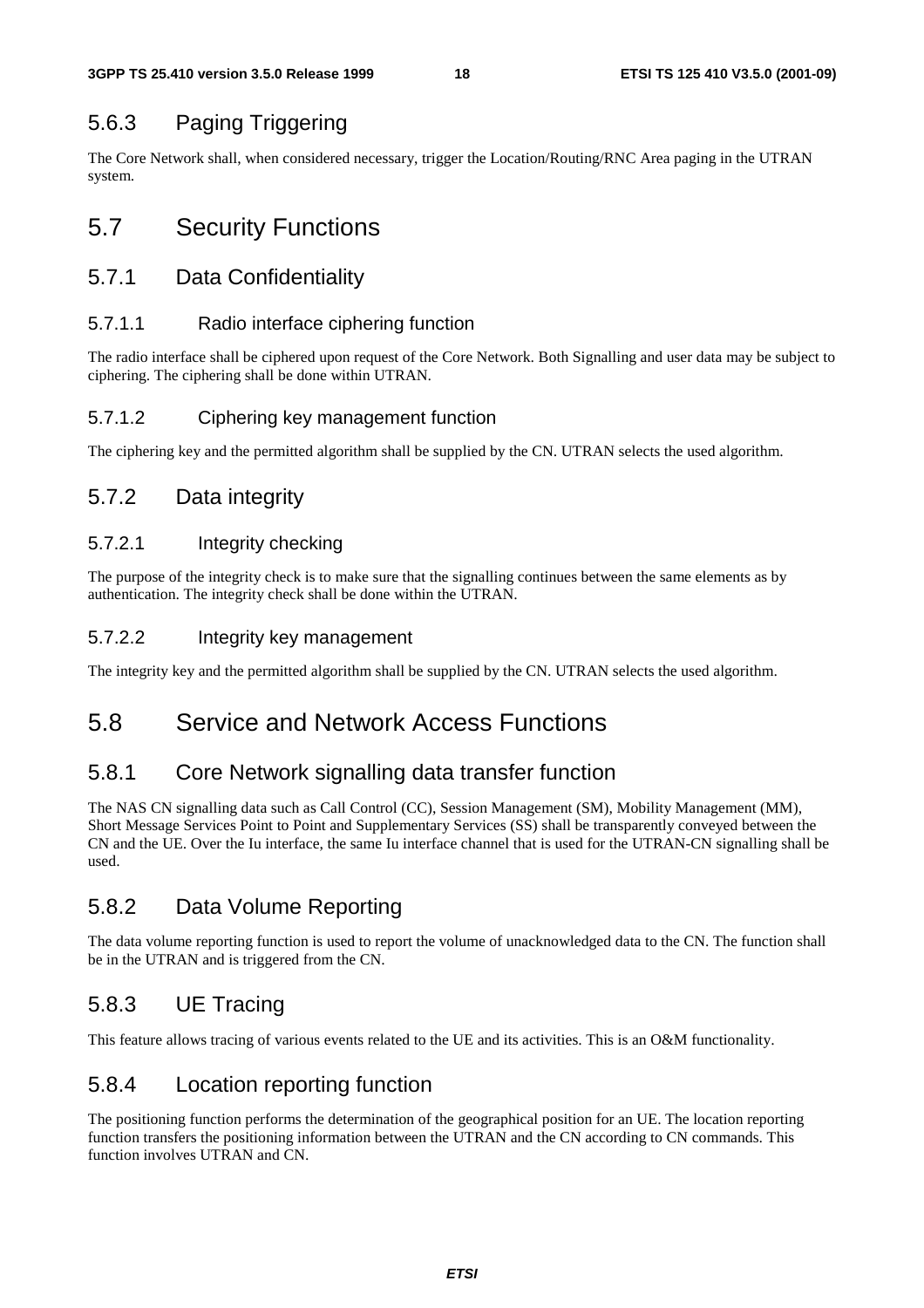# 5.9 Co-ordination Functions

# 5.9.1 Paging Co-ordination function

The two CN domain architecture implies need for a page co-ordination, i.e. handling of page triggered by one CN node when UE has a signalling connection to the other CN node. The paging co-ordination is performed by UTRAN and/or optionally by CN. The Common ID is used for UTRAN paging co-ordination. The CN provides the UTRAN with the Common ID.

The paging co-ordination is a UTRAN function. Optionally the paging co-ordination may be performed in the CN.

# 6 I<sub>u</sub> Interface Protocol Structure

# 6.1 General

The Radio Network signalling over Iu consists of the Radio Access Network Application Part (RANAP). The RANAP protocol consists of mechanisms to handle all procedures between the CN and UTRAN. It is also capable of conveying messages transparently between the CN and the UE without interpretation or processing by the UTRAN.

Over the  $I_u$  interface the RANAP protocol is, e.g. used for:

- Facilitate a set of general UTRAN procedures from the Core Network such as paging -notification as defined by the notification SAP in [3].
- Separate each User Equipment (UE) on the protocol level for mobile specific signalling management as defined by the dedicated SAP in [3].
- Transfer of transparent non-access signalling as defined in the dedicated SAP in [3].
- Request of various types of UTRAN Radio Access Bearers through the dedicated SAP in [3].
- Perform the SRNS Relocation function.

The Radio Access Bearers are provided by the Access Stratum.

Over Iu-BC, a datagram mechanism is used, so there is no clear separation of control and user planes, and the SABP protocol is used for data transfer and signalling.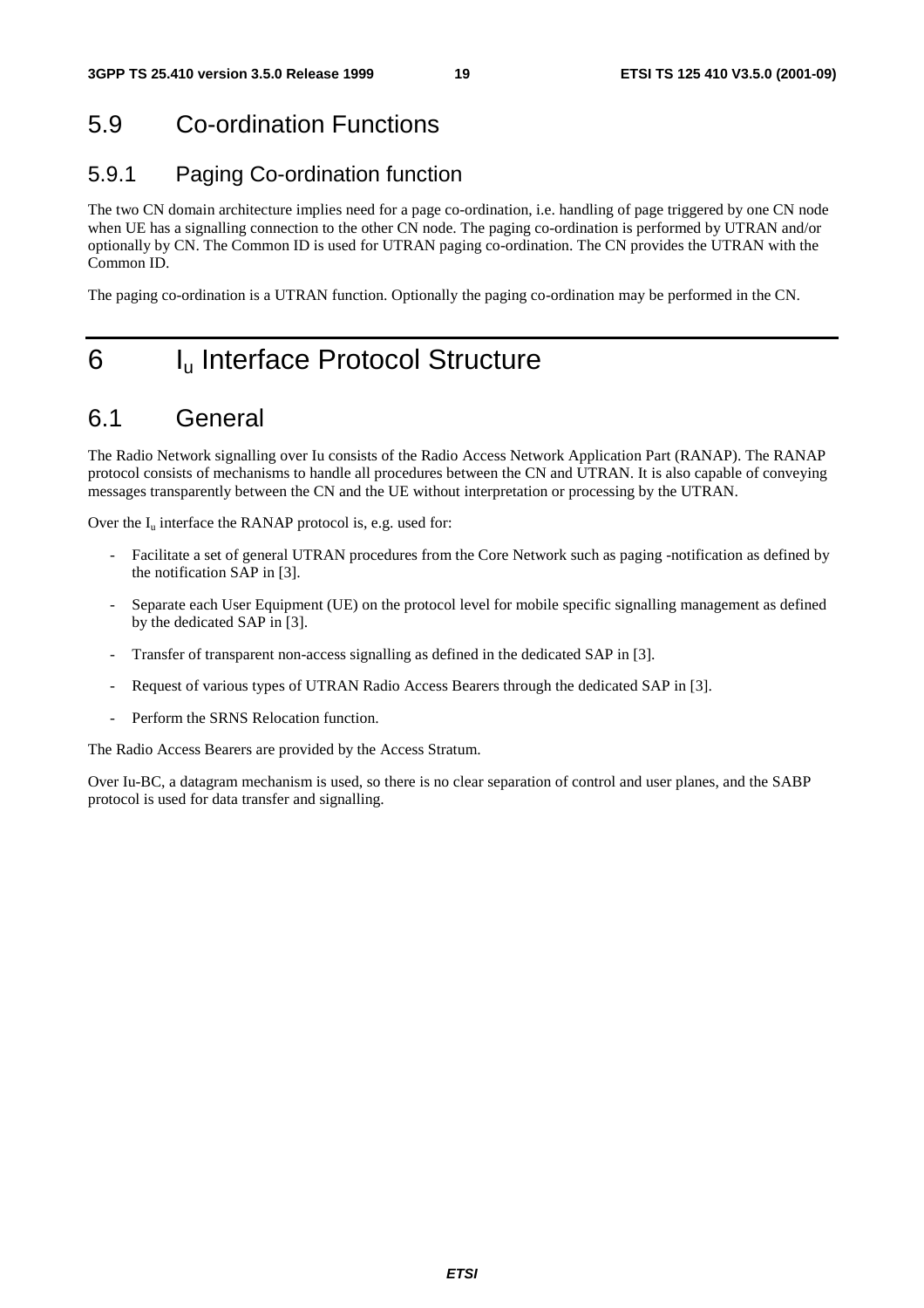# 6.2 Iu-CS

Figure 6.1 shows the protocol structure for  $I_u$ -CS, following the structure described in [1].

| Radio<br>Network<br>Layer     | <b>Control Plane</b><br><b>RANAP</b> |                                                                         |                                                                                                               | <b>User Plane</b><br><b>Iu UP Protocol</b><br>Layer |
|-------------------------------|--------------------------------------|-------------------------------------------------------------------------|---------------------------------------------------------------------------------------------------------------|-----------------------------------------------------|
| Transport<br>Network<br>Layer | Transport Network                    | User   Plane<br><b>SCCP</b><br>MTP3b<br><b>SSCF-NNI</b><br><b>SSCOP</b> | <b>Transport Network</b><br>Control Plane<br>Q.2630.1<br>Q.2150.1<br>MTP3b<br><b>SSCF-NNI</b><br><b>SSCOP</b> | Transport Network<br>User   Plane                   |
|                               | AAL5<br>ТI<br>τI<br>п<br>1 I         | AAL5<br>$\bold{ATM}$<br>Physical Layer                                  | AAL <sub>2</sub><br>$\blacksquare$<br>$\mathbf{1}$                                                            |                                                     |

**Figure 6.1: Iu –Interface Protocol Structure towards CS Domain**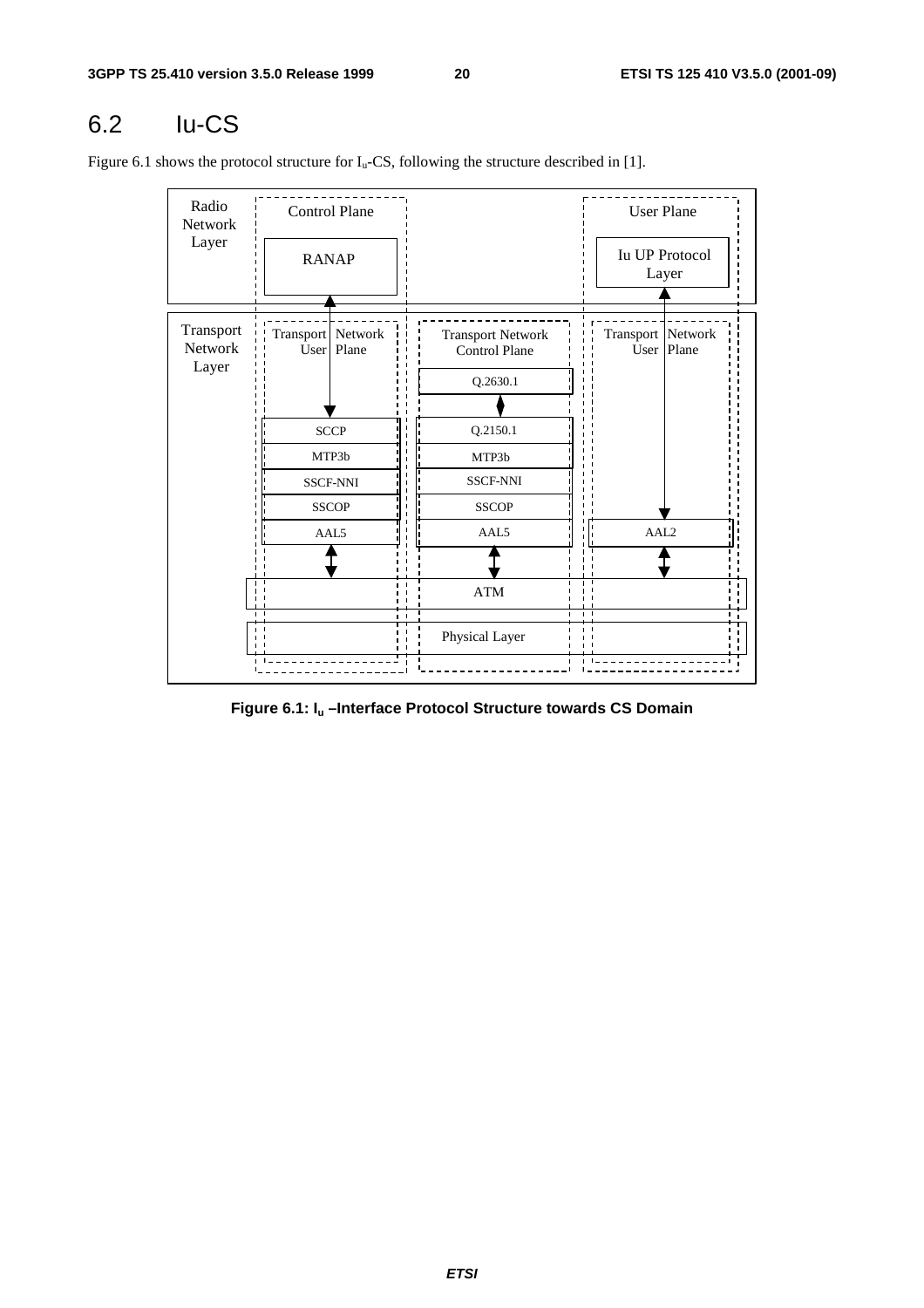# 6.3 Iu-BC

Figure 6.2 shows the protocol structure for the  $I_u$ -BC.



**Figure 6.2: Iu Interface Protocol Structure towards Broadcast Domain**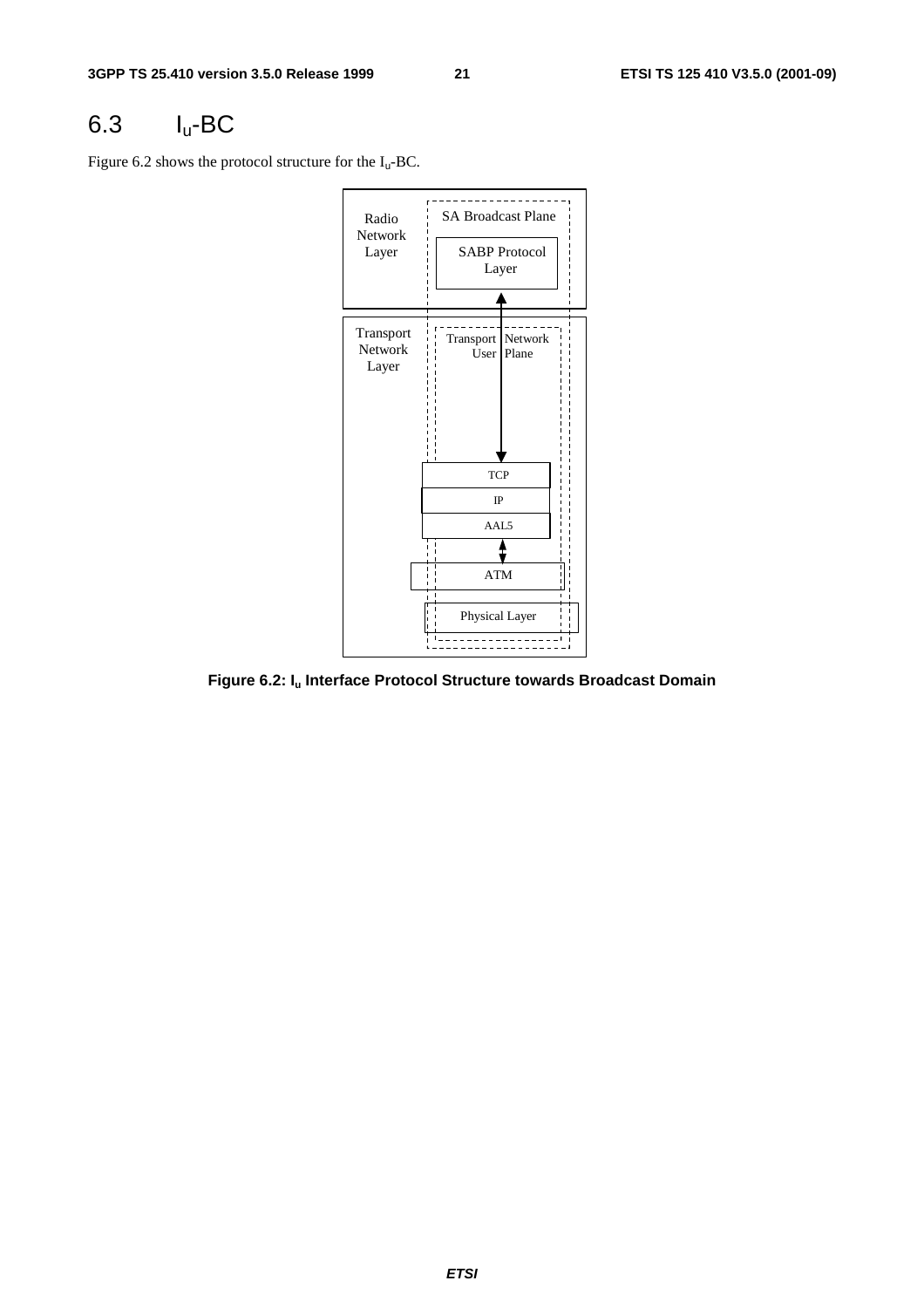# $6.4$  I<sub>u</sub>-PS

<u> - - - - - - - - - - -</u> Control Plane (User Plane Radio Network Iu UP Protocol Layer RANAP Layer Transport Transport Network Transport Network Transport Network Network User Plane Control Plane User Plane Layer **SCCP** M3UA MTP3-B GTP-U **SCTP** SSCF-NNI SSCF-NNI UDP IP **SSCOP** IP AAL5 AAL5 ATM ATM Physical Layer Physical Layer

Figure 6.3 shows the protocol structure for Iu-PS, following the structure described in [1].

Figure 6.3: I<sub>u</sub> Interface Protocol Structure towards PS Domain

# 7 Other I<sub>u</sub> Interface Specifications

# 7.1 UTRAN I<sub>u</sub> Interface: Layer 1 (3GPP TS 25.411)

3GPP TS 25.411 [4] specifies the range of physical layer technologies that may be used to support the Iu interface.

# 7.2 UTRAN Iu Interface: Signalling Transport (3GPP TS 25.412)

3GPP TS 25.412 [5] specifies the signalling bearers for the RANAP and transport network control plane protocols for both Iu-PS and Iu-CS.

# 7.3 UTRAN Iu Interface: RANAP Specification (3GPP TS 25.413)

3GPP TS 25.413 [6] specifies the RANAP protocol for radio network control plane signalling over the Iu interface.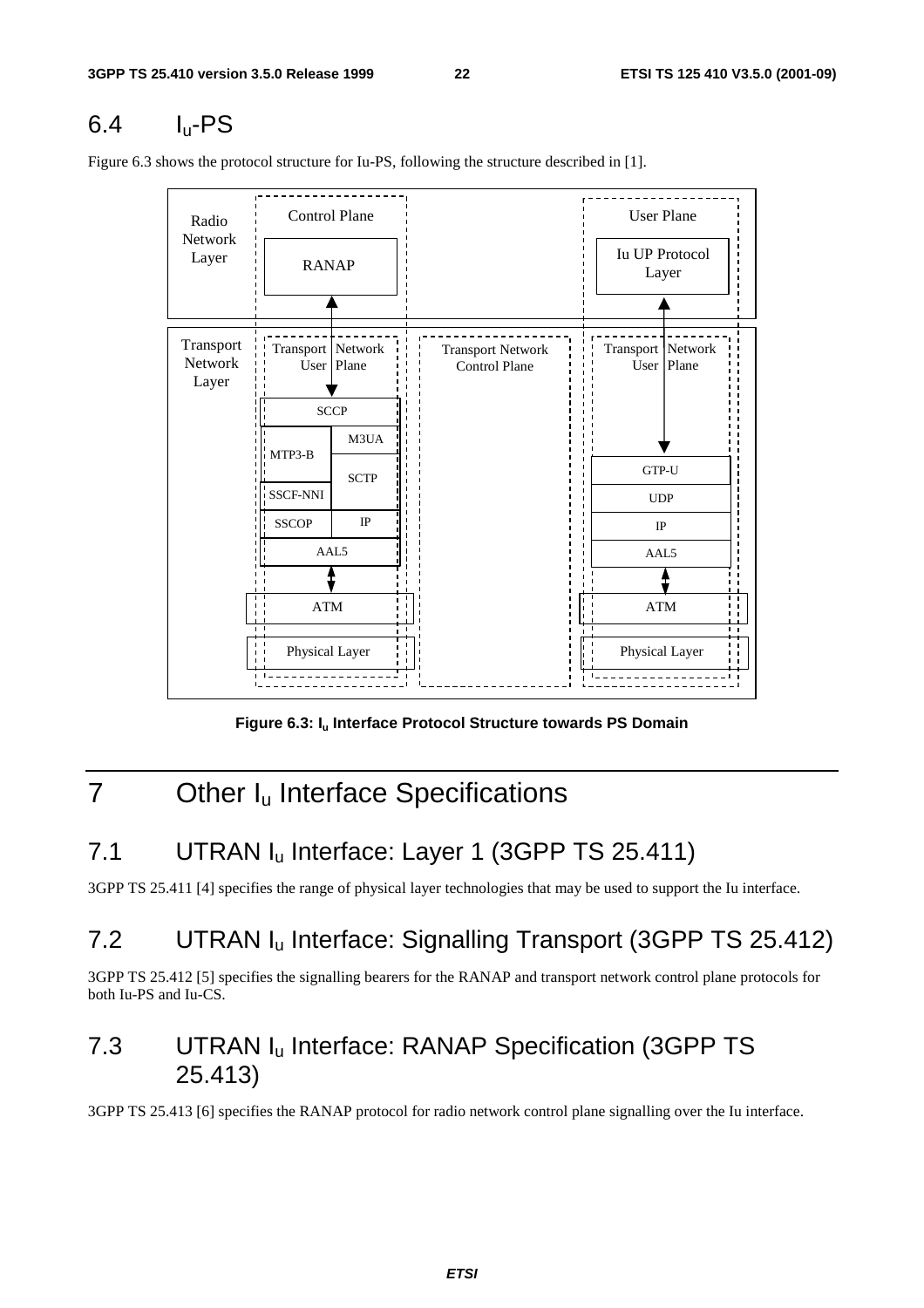# 7.4 UTRAN I<sub>u</sub> Interface: Data Transport and Transport Signalling (3GPP TS 25.414)

3GPP TS 25.414 [7] specifies the transport bearers for the user plane of the Iu interface. It also specifies the protocol used to control these transport bearers.

# 7.5 UTRAN I<sub>u</sub> Interface: CN-UTRAN User Plane Protocol (3GPP TS 25.415)

3GPP TS 25.415 [8] specifies the user plane frame handling protocol for the Iu interface.

# 7.6 UTRAN Iu Interface: Service Area Broadcast Protocol SABP (3GPP TS 25.419)

3GPP TS 25.419 [14] specifies the communication requirements over the Iu interface towards the BC domain.

# 7.7 Summary

The present document, 3GPP TS 25.410, specifies the general aspects and principles of the  $I_u$  interface as a whole.

The relationship between the other technical specifications that define the UTRAN Iu interface is shown in figure 7.1.



**Figure 7.1: Summary of Iu Interface Specification Structure**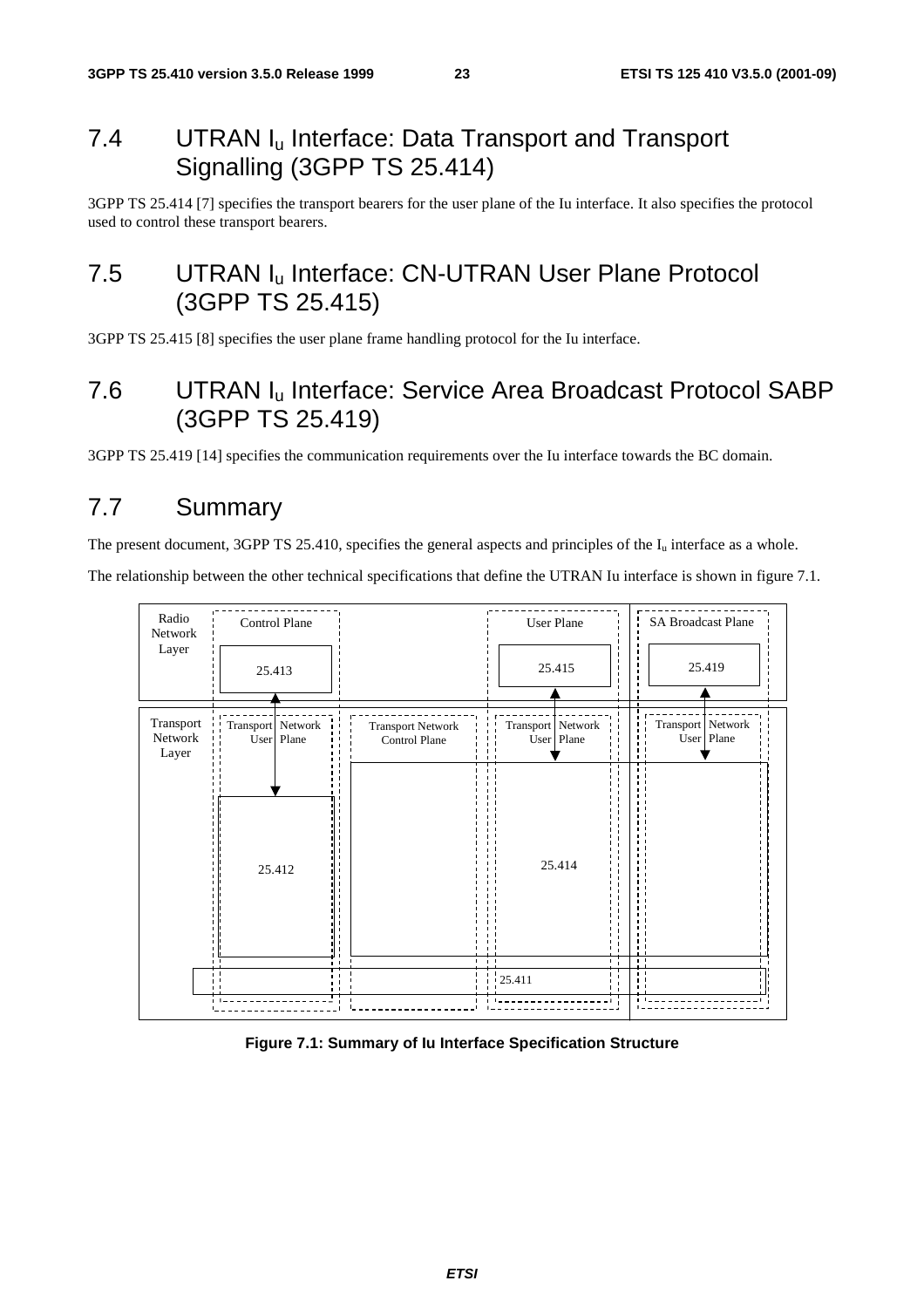# Annex A (informative): Change history

| <b>Change history</b> |         |                          |           |                       |                                                        |
|-----------------------|---------|--------------------------|-----------|-----------------------|--------------------------------------------------------|
| <b>TSG RAN#</b>       | Version | CR.                      | Tdoc RAN  | <b>New</b><br>Version | Subject/Comment                                        |
| <b>RAN 05</b>         |         |                          |           | 3.0.0                 | Approved at TSG RAN #5 and placed under Change Control |
| <b>RAN 06</b>         | 3.0.0   | $\overline{\phantom{0}}$ |           | 3.1.0                 | Approved at TSG RAN #6 and placed under Change Control |
| <b>RAN 07</b>         | 3.1.0   |                          |           | 3.2.0                 | Approved at TSG RAN #7                                 |
| <b>RAN 10</b>         | 3.2.0   | 005<br>007<br>008        | RP-000609 | 3.3.0                 | Approved at TSG RAN #10                                |
| <b>RAN 12</b>         | 3.3.0   | 017                      | RP-010372 | 3.4.0                 | Approved at TSG RAN #12                                |
| <b>RAN 13</b>         | 3.4.0   | 019                      | RP-010577 | 3.5.0                 | Intersystem Change clarifications                      |